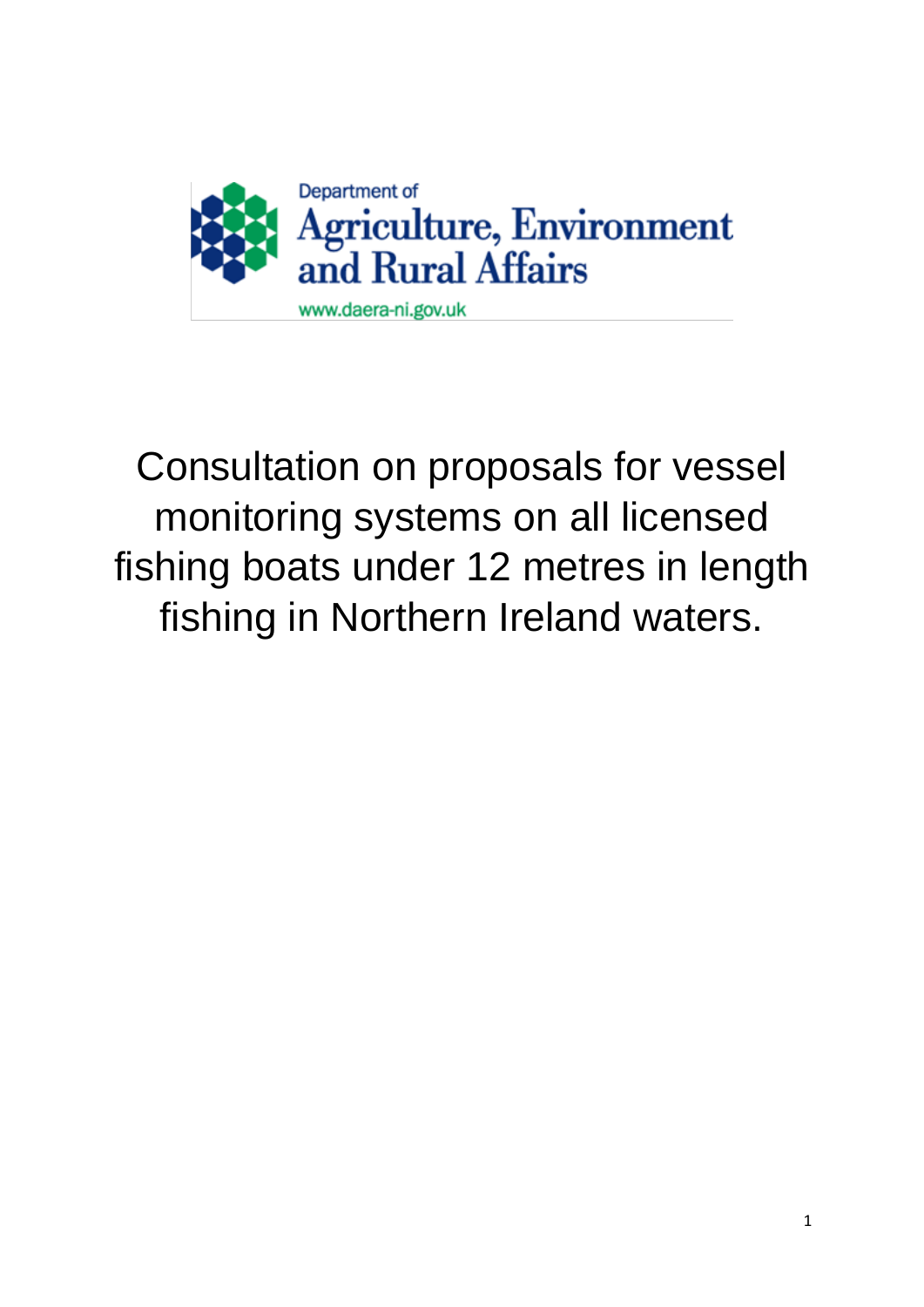# **Contents**

|                                                                 | Page |
|-----------------------------------------------------------------|------|
| Consultation summary                                            | 3    |
| Confidentiality of Responses and Sharing of Information         | 5    |
| Introduction                                                    | 6    |
| What is VMS and what are we proposing to do?                    | 6    |
| Objectives for the installation of IVMS for the under 12m fleet | 7    |
| Who will be affected by the changes?                            | 8    |
| Current developments elsewhere in the UK                        | 8    |
| Funding                                                         | 9    |
| <b>Phased Roll-out</b>                                          | 10   |
| How and when are we going to make these changes?                | 10   |
| <b>Equality Impact</b>                                          | 10   |
| <b>Rural Needs</b>                                              | 11   |

- Annex A Consultee information
- Annex B IVMS and regulatory impact
- Annex C Pros and Cons of single supplier and type approved products
- Annex D Roll-out of installations plan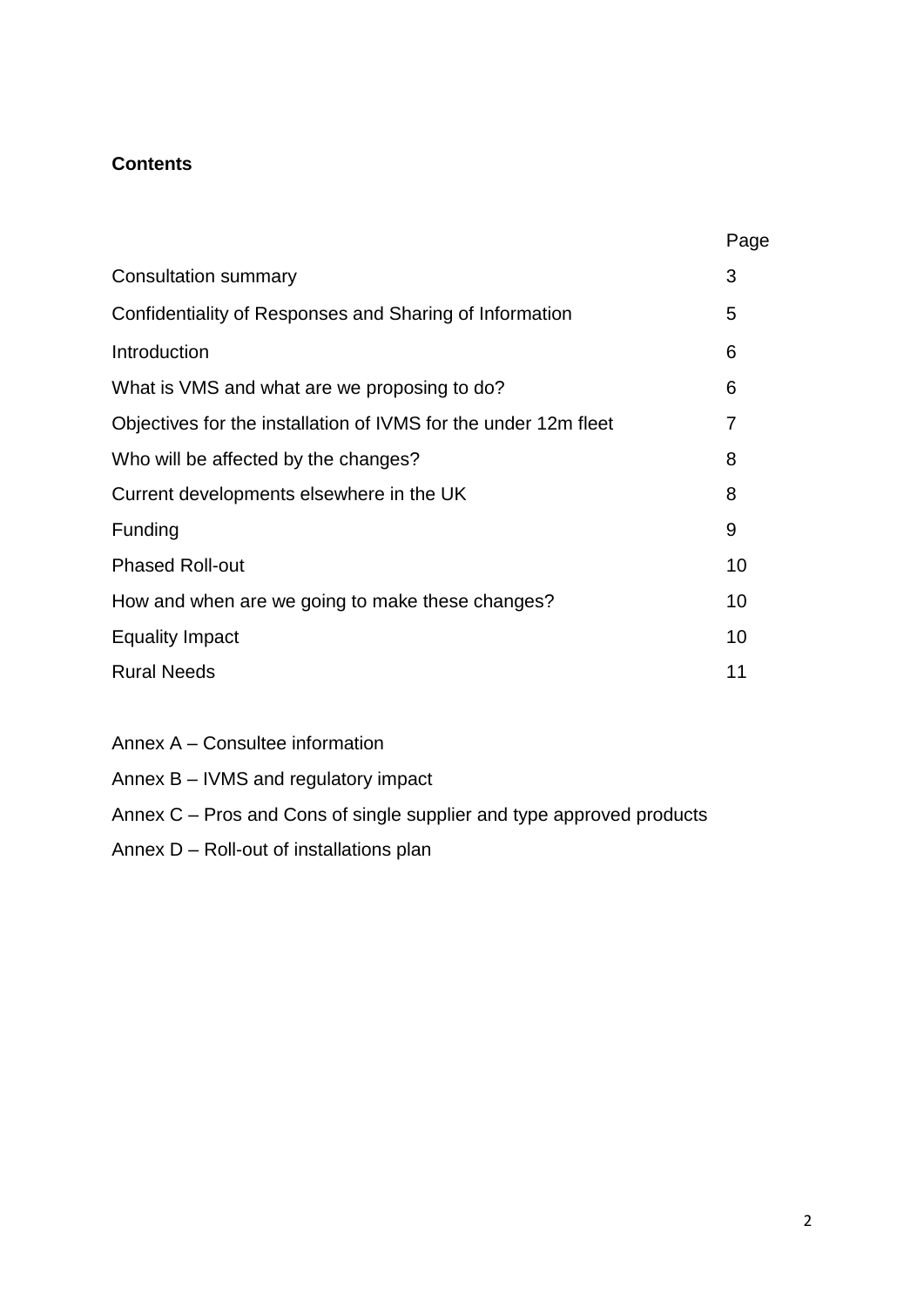# **CONSULTATION SUMMARY**

# **Subject**

This consultation seeks to gain views on the proposal for all fishing vessels under 12 metres in length licensed to fish and operating in Northern Ireland waters (with Northern Ireland vessels also covered outside of Northern Ireland waters) to have installed and operational an Inshore Vessel Monitoring Systems (I-VMS). The consultation questions are included at Annex A.

# **Purpose**

This consultation seeks to establish any potential impacts of introducing I-VMS to under 12m vessels.

Prior to this public consultation, DAERA has held discussions with its Inshore Fisheries Partnership Group which includes a range of fishing industry stakeholders such as the Northern Ireland Fishermen's Federation (NIFF), Anglo-North Irish Fish Producers Organisation (ANIFPO), Northern Ireland Fish Producers' Organisation (NIFPO), North Coast Lobster Fishermen's Association (NCLFA), North East Lobster Cooperative (NELCO), Seafish and the Northern Ireland Marine Task Force.

# **Geographical Scope**

The proposal for the requirement for IVMS would apply to all fishing boats under 12 metres in length licensed to fish and operating in Northern Ireland waters (the NI zone) and to Northern Ireland under 12m vessels fishing outside the NI zone. In practice this means Scottish, Welsh and English vessels fishing in the NI zone as well as those of the Crown Dependencies and those vessels registered in EU member States that may have access to fish in the NI zone.

# **Audience**

This consultation will be of particular interest to owners and operators of fishing vessels under 12 metres in length licensed to fish and operating in Northern Ireland waters. The proposed policy would require vessel owners/skippers to have I-VMS installed and operational on board their vessels. An indicative time frame for implementation of the legislation and installation of monitoring devices is set out in Annex B of this document.

However, this public consultation is open to anyone who may wish to contribute their view on the proposed policy. This consultation is the principal means by which DAERA will gather views on the proposal.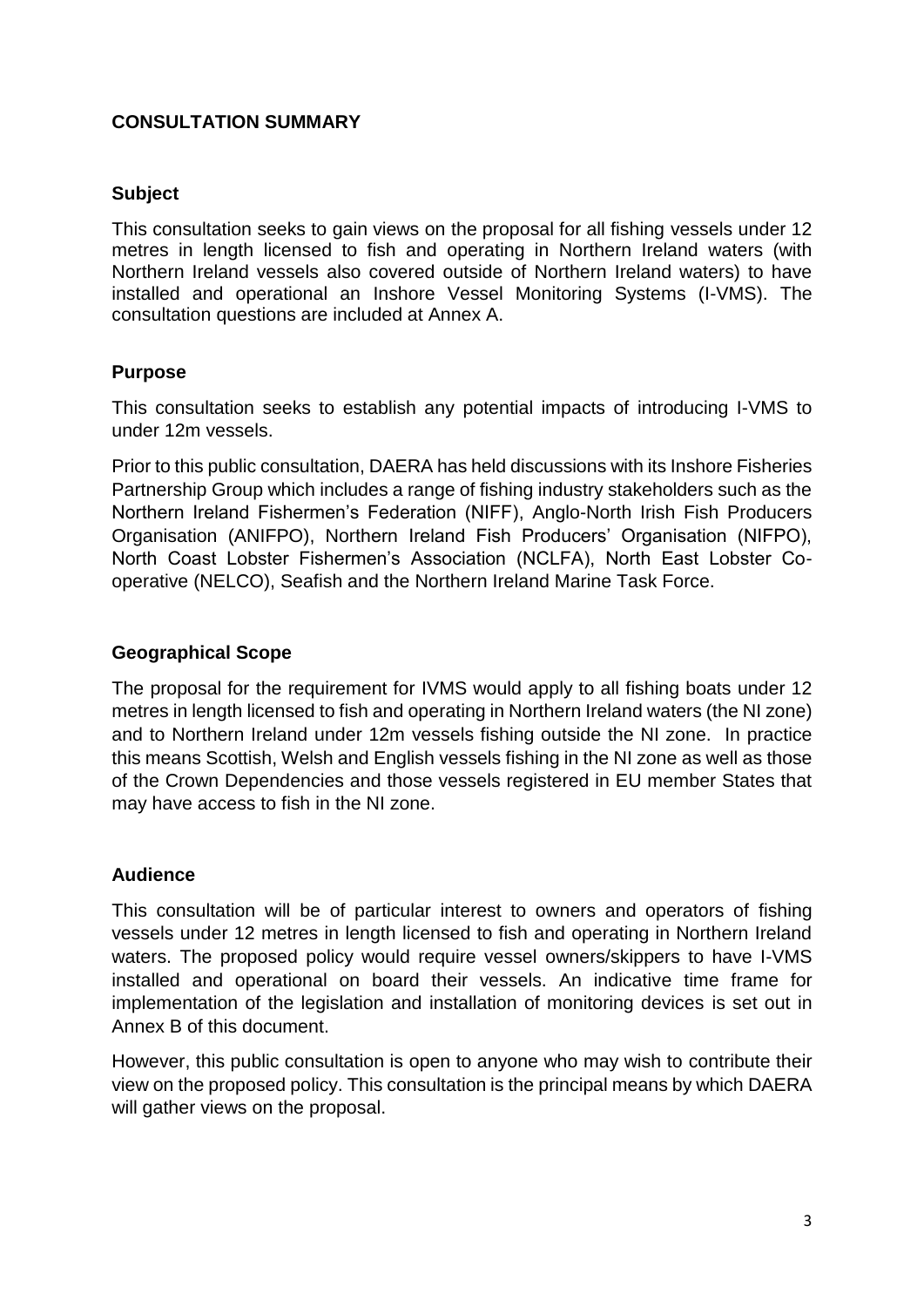# **Duration**

This consultation will run for a period of ten weeks from 24 March 2022 until 6 June 2022.

# **How to Respond**

Citizen Space is the recommended tool for all NI Government Consultations and is an online platform that is safe for use in terms of the General Data Protection Regulations.

You can view this consultation on line at the Northern Ireland Hub - Citizen Space. This includes a facility to respond on-line.

Alternatively, you may also send written responses to;

U-12 metre Fishing Vessel Monitoring Systems Consultation Sea Fisheries Policy Branch Rathkeltair House Market Street **Downpatrick** Co Down BT30 6AJ

You may also respond to the consultation by email to [seafisheries@daera-ni.gov.uk](mailto:seafisheries@daera-ni.gov.uk) with the subject "I-VMS Consultation"

# **Enquiries**

If you have any enquiries, or wish to receive hard copies of the consultation documents, please contact us by using the details shown above.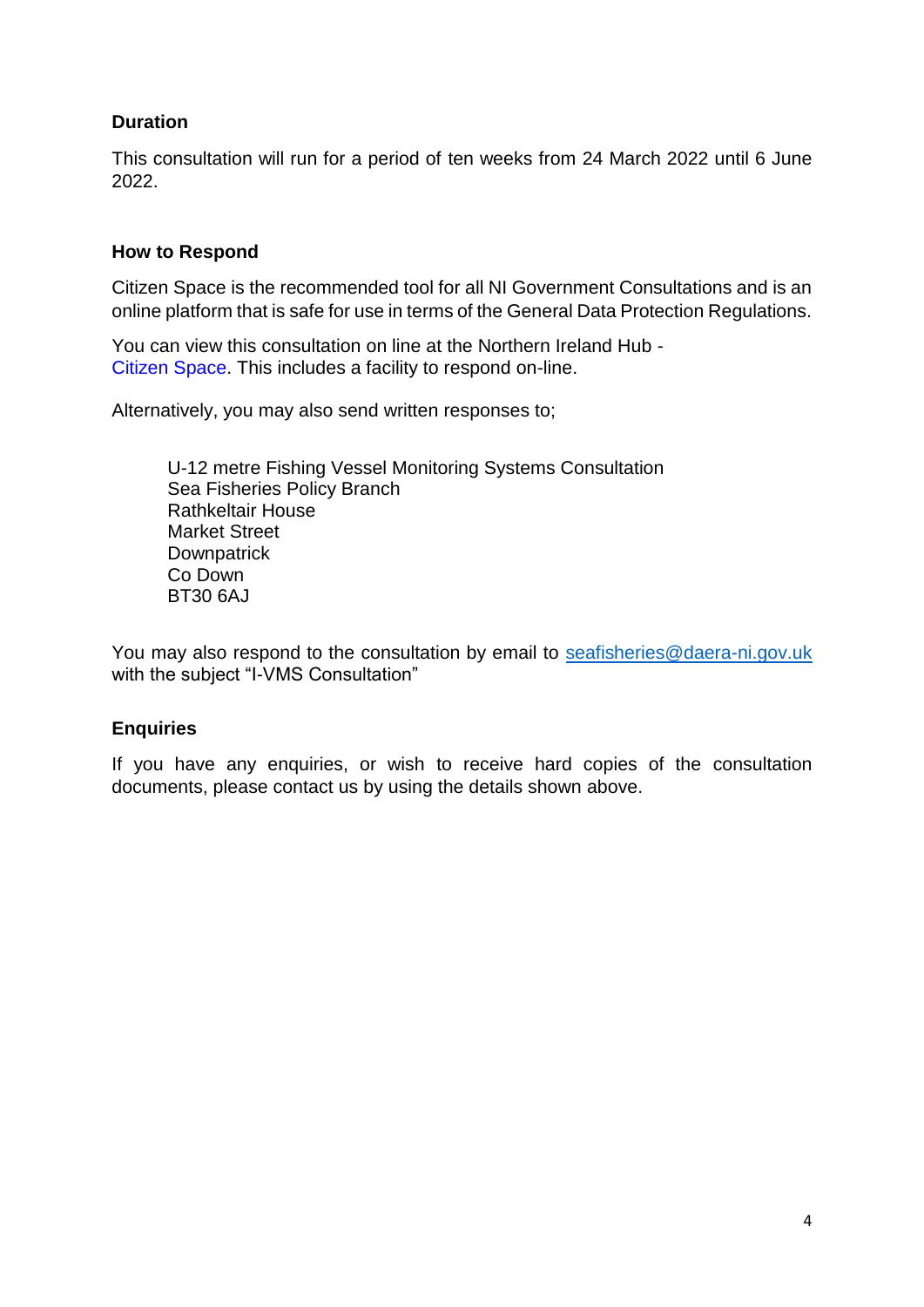# **Confidentiality of Responses and Sharing of Information**

DAERA will publish a summary of responses following completion of the consultation process. DAERA is unable to reply individually to the points you may raise as part of your reply.

Your response, and all other responses to the consultation, may be disclosed on request. The Department can only refuse to disclose information in exceptional circumstances. Before you submit your response, please read the paragraphs below on the confidentiality of consultations and this will provide you with guidance on the legal position about any information submitted by you in response to this consultation.

Section 8(e) of the Data Protection Act 2018 permits processing of personal data when necessary for an activity that supports or promotes democratic engagement. Information provided by respondents to this stakeholder engagement exercise will be held and used for the purposes of the administration of this current exercise and subsequently disposed of in accordance with the provisions of the Data Protection Act 2018 and the General Data Protection Regulation. For more information view the [DAERA Privacy Statement](https://www.daera-ni.gov.uk/publications/daera-privacy-statement-document)

The FOI Act gives the public a right of access to any information held by a public authority, namely, the Department in this case. This right of access to information includes information provided in response to a consultation. The Department cannot automatically consider as confidential, information supplied to it in response to a consultation. However, it does have the responsibility to decide whether any information provided by you in response to this consultation, including information about your identity should be made public or be treated as confidential. If you do not wish information about your identity to be made public please include an explanation in your response including any harm you believe such a disclosure might cause.

This means that information provided by you in response to the consultation is unlikely to be treated as confidential, except in very particular circumstances. The Lord Chancellor's Code of Practice on the FOI Act provides that:

- The Department should only accept information from third parties in confidence if it is necessary to obtain that information in connection with the exercise of any of the Department's functions and it would not otherwise be provided;
- The Department should not agree to hold information received from third parties "in confidence" which is not confidential in nature, acceptance by the Department of confidentiality provisions must be for good reasons, capable of being justified to the Information Commissioner.

For further information about confidentiality of responses please contact the Information Commissioner's Office, or visit the [ICO website](https://ico.org.uk/)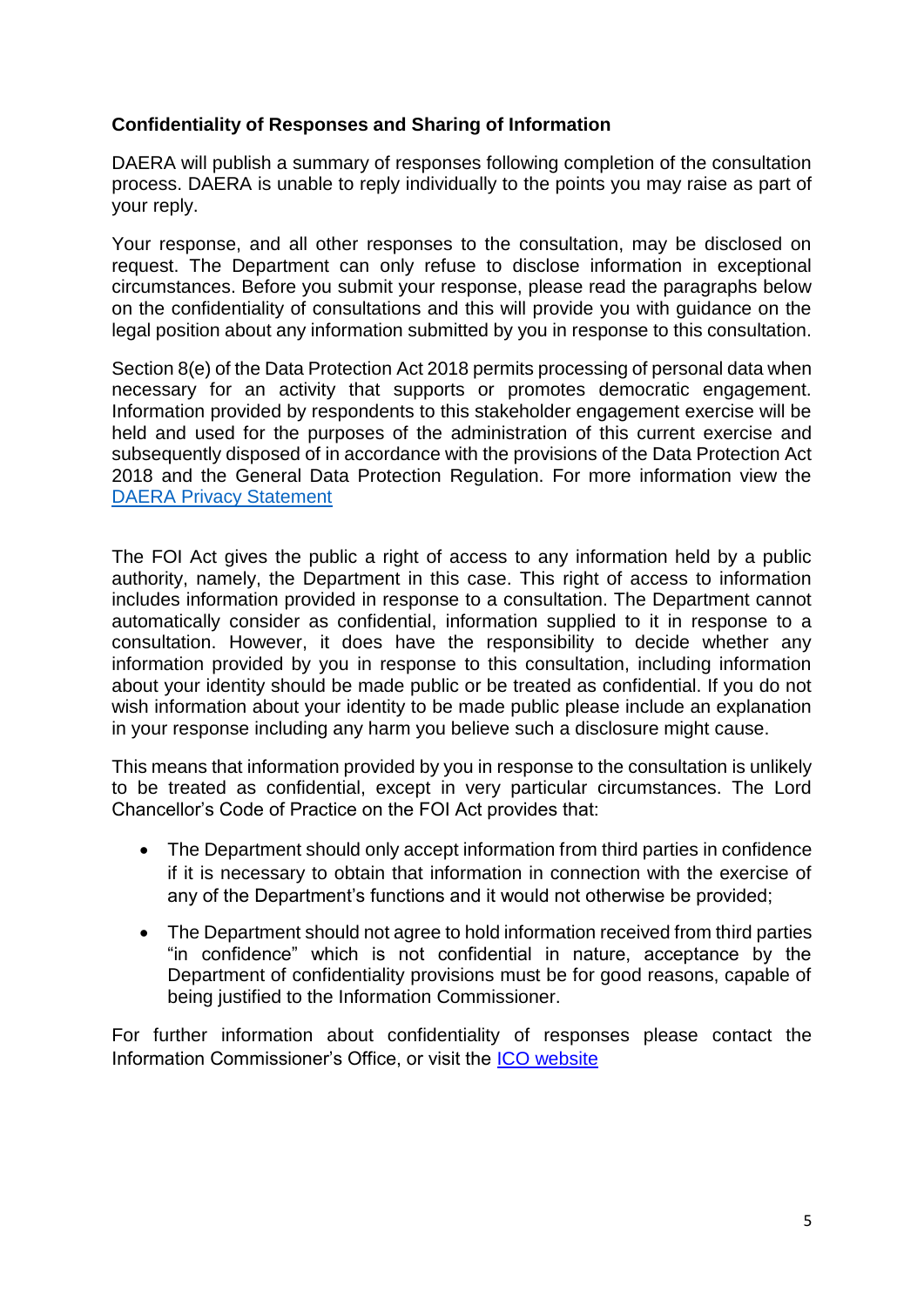## **Introduction**

- 1. The United Kingdom is an independent coastal state and its fisheries administrations (including the Department of Agriculture, Environment and Rural Affairs (DAERA)) have the scope to determine the best fisheries management strategies to support a sustainable and profitable industry for future generations while conserving its vital marine environment.
- 2. The purpose of this consultation is to seek views on the requirement for Vessel Monitoring Systems (VMS) to be installed and operational on all vessels under 12 metres in length that are licensed to fish and are operating in Northern Ireland waters (the NI zone) and to Northern Ireland registered vessels operating outside the NI zone.
- 3. The policy intention behind this proposal is that DAERA recognises there is more that can be done to improve data on inshore vessel activity. This is essential to, managing fisheries sustainably for the future, protecting the marine environment, providing evidence to inform marine planning decisions more effective monitoring control and enforcement.

## **What is VMS and what are we proposing to do?**

- 4. VMS records the location, speed and heading of a vessel using a secure tamper resistant system. It sends this information to an established national centre using mobile telephone technology. Once the VMS device is fitted, it works automatically when powered, meaning fishers do not have to spend time turning it on and setting it up each time they put to sea.
- 5. The signals sent by each VMS device on a fishing vessel registered in Northern Ireland is only seen by DAERA, or if that Northern Ireland registered vessel entered the English, Welsh or Scottish zones, the respective fisheries policy authorities in those administrations.
- 6. Other fishers and the public cannot see fishers' locations and the data feed is protected. Information is only shared with organisations that require it as part of regulating and managing the marine environment.
- 7. Vessel monitoring systems using satellite technology have been used by all European fishing vessels over 15 metres in length since 2003. In 2013, a vessel monitoring system using satellite and mobile phone options was introduced in the UK for vessels 12 metres and over in length. These systems are widely used for monitoring and managing fishing activity, protecting the marine environment, and providing evidence of important fishing areas for marine planning purposes. For example, this evidence has been important to help minimise the impacts on fishing activity when choosing sites for marine protected areas and wind farms.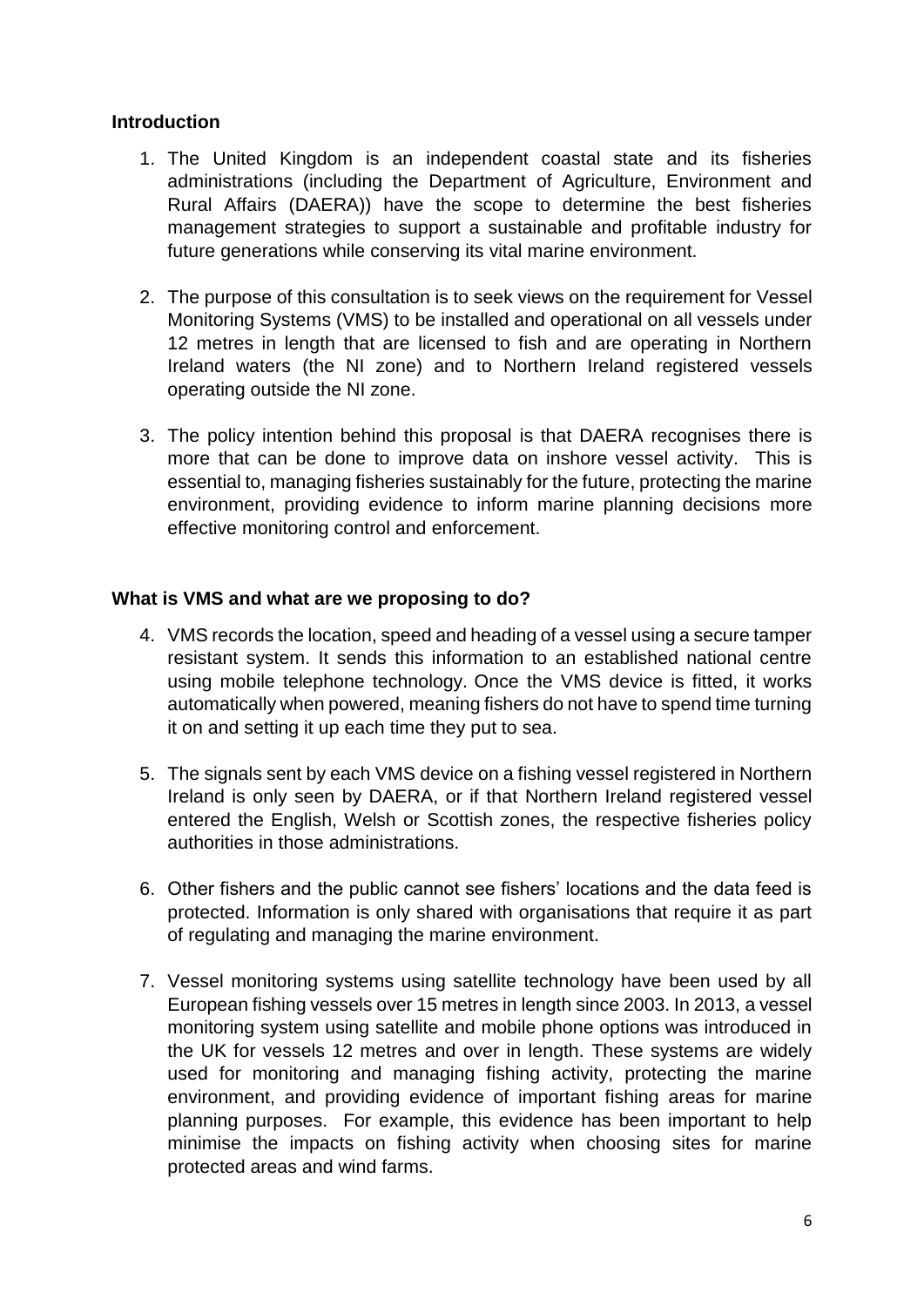- 8. Of the 293 Northern Ireland registered fishing vessels only 86 are currently being tracked using VMS in accordance with retained EU law that continues to apply in the UK. These vessels are 12 metres and over in length and tend to operate further offshore and catch a larger proportion of total fish caught (93% of the total tonnage caught in 2019, 95% in 2020), hence they were initially prioritised for VMS.
- 9. DAERA proposes to extend the use of VMS to the under 12 metre fishing fleet, bringing it into alignment with the larger fleet to provide a fuller picture of where fishing is taking place and the value of the inshore area for fishing.
- 10.The Inshore Vessel Monitoring System (IVMS) will differ from VMS because it will transmit data through General Packet Radio Service (GPRS) rather than satellite technology and will be simpler, and thus lower cost, than the system used by larger vessels. GPRS is a packet oriented mobile data service on cellular communication system's Global System for Mobile communications (GSM).
- 11.IVMS units are lower cost than VMS units and utilise high frequency reporting, which typically may range from every 3 minutes up to every 10 minutes. The units receive messages using mobile signals (GPRS) on board vessels, and transmit the data onwards. If there is no mobile signal the device will store reports and transmit when in range.

# **Objectives for the installation of IVMS for the under 12m fleet**

12.The policy objective of this IVMS proposal is to gain better information on fishing activity in the inshore region (0-12 nautical miles). This will improve understanding of the location, volume and value of fishing activity of that fleet, informing a number of key areas necessary to managing fisheries more fairly and efficiently and providing information on fishing activity for use in marine planning.

13.IVMS will also provide a range of benefits to industry including for example:

- Utilise finer scale management to assist in maximising fishing opportunities, such as zoned management within Marine Protected Areas (MPAs) without excessive buffer zones, and creating a more responsive management system. This means access may be allowed to certain types of fishing in areas where it would otherwise have to be prohibited.
- Provide consumers with accurate information of catch locations which may improve consumer confidence and traceability when purchasing local fish.
- There are also safety at sea implications, and the tracking functionality may assist with recovery and swifter payment of insurance claims in case of loss or damage of vessel at sea.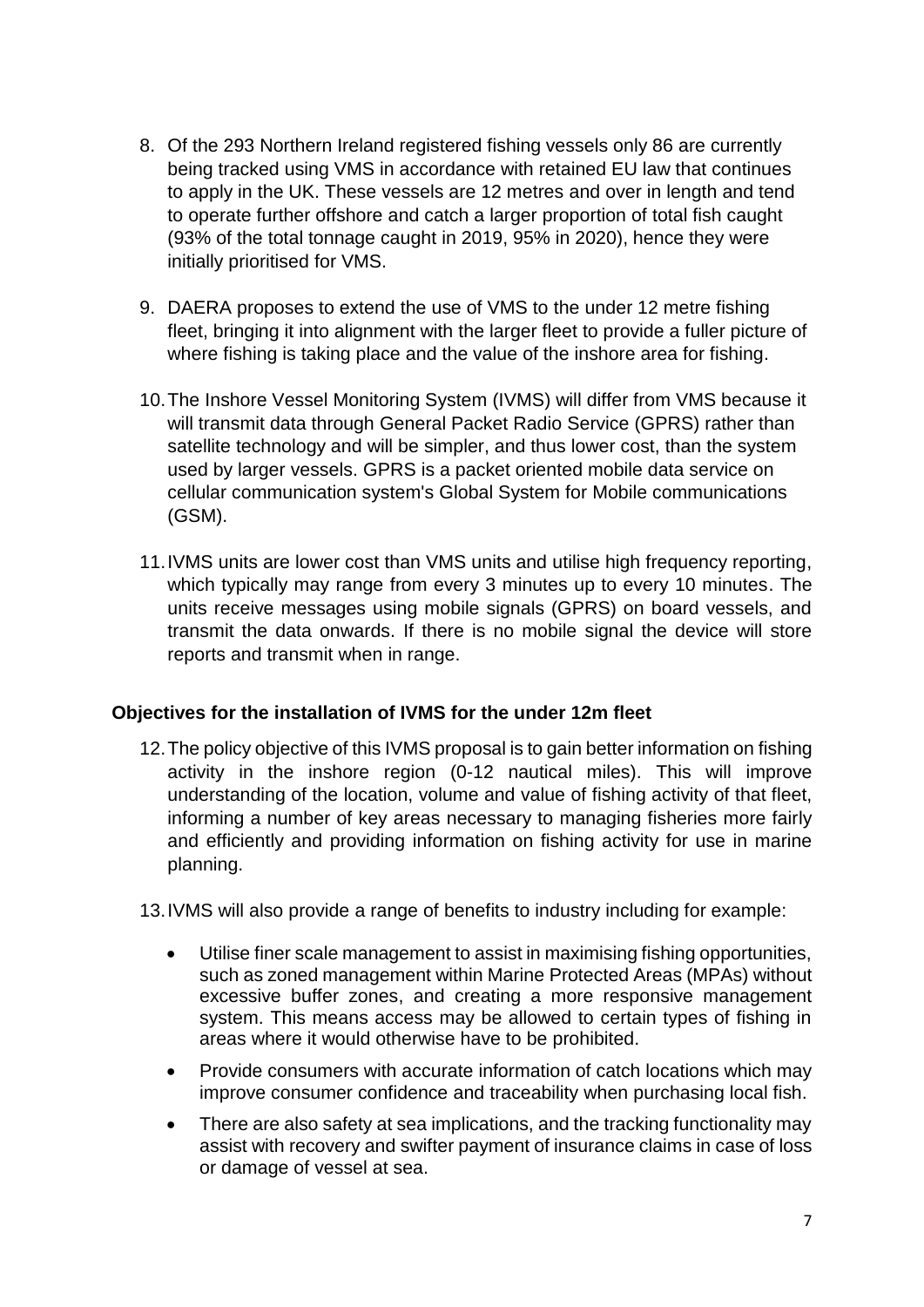- Providing assurance that we are taking appropriate steps to fish more sustainably and as a result the industry is able to market it as such, use this to support environmental accreditation of fisheries.
- Enable the data captured to be used by fishermen to develop their business plans.
- Enable fishermen to demonstrate they have a track record of fishing in specific areas, avoiding disputes and ensuring that fishermen who are genuinely active in an area have their interests protected.
- Provide fishermen with data with which they can use to engage in marine spatial planning and consultations relating to MPAs, marine renewable energy and other infrastructure projects.
- Achieve a culture of compliance within the fishing industry leading to more sustainable fishing, healthier fish stocks and long term profitability.

## **Who will be affected by the changes?**

- 14.The policy to have IVMS installed would apply to the owners or operators of all fishing vessels under 12 metres in length that are licensed to fish and operating in Northern Ireland waters (the NI zone) and Northern Ireland under 12m vessels fishing outside the Northern Ireland zone.
- 15.Northern Ireland waters in this instance means the NI zone which is British Fishery Limits adjacent to NI and excluding the English, Scottish and Welsh zones and waters around the Isle of Man.

## **Current developments elsewhere in the UK**

- 16.In regard to fishing vessels under 12 metres in length operating in English waters, the Marine Management Organisation (MMO) is phasing in the installation of type-approved devices from early in 2022 and expects to complete the installations by the end of 2022.
- 17.Fishers in England will be able to claim up to £650 per vessel through the MMO grant reclaim process that goes towards purchasing a device and the installation costs. The timelines for enforcement of new VMS measures in England are partly contingent on the impact on vessels registered in EU member States and related notification obligations to the European commission in accordance with the Trade and Cooperation Agreement.
- 18.In 2019 the MMO introduced a catch recording system in 2019 for the English under 10 metre fleet and this system provides data promptly on what species of fish is being caught by the inshore fleet and where it is caught. These two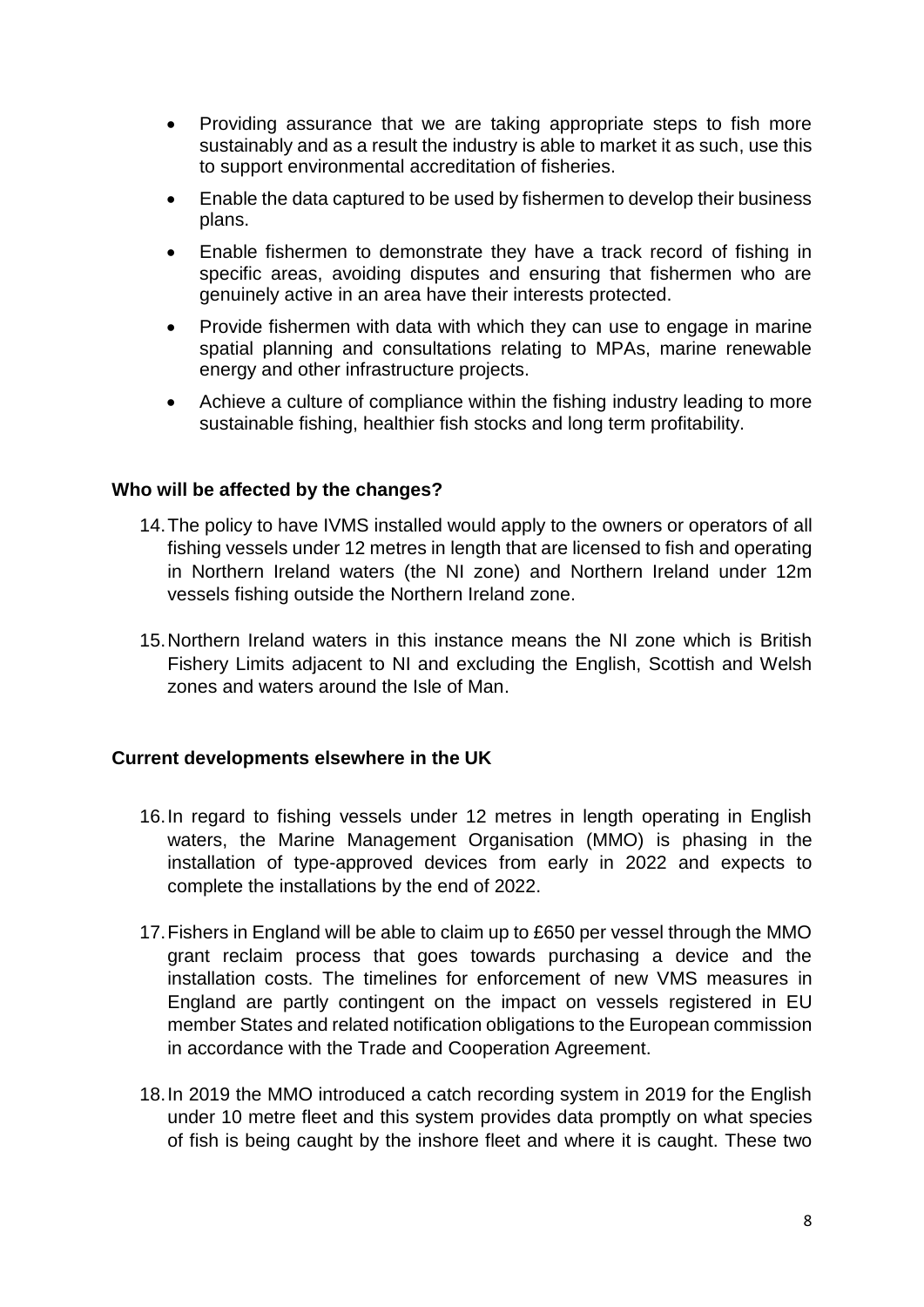initiatives combined will give a more complete picture of current fishing levels in English waters and whether they are sustainable.

- 19.In Wales where over 90% of the fishing fleet are vessels under 12 metres in length, the Welsh Government has introduced [the Sea Fishing Operations](https://www.legislation.gov.uk/wsi/2022/70/made)  [\(Monitoring Devices\) \(Wales\) Order 2022](https://www.legislation.gov.uk/wsi/2022/70/made) that requires any fishing vessel under 12 metres in length operating in Welsh waters to have an IVMS. This legislation came into force on 15 February 2022 and requires fishing vessels to have a monitoring device on board, to notify the Welsh authorities of the required information and for that information to be transmitted to the Welsh authorities at least once in every ten minute period. This requirement will supplement the catch recording system that the Welsh Government introduced for vessels under 10 metres in length in 2020.
- 20.The Welsh Government has offered to supply and fit an iVMS device for free to all current Welsh registered under 12m fishing vessels to assist with the implementation of the new requirements. Welsh Government is fully funding the cost and installation of the device including a 3 year warranty and paying the data charges for the first year. Three types of the one iVMS device (fixed, solar or rechargeable) are being offered to suit the range of vessels in the Welsh under 12 metre fleet.
- 21.The Scottish Government has not committed to IVMS yet.
- 22.The Isle of Man Government previously consulted on proposals to introduce iVMS in 2019, which received broad support providing that the costs were partially met by the Department in respect of Isle of Man registered vessels. DAERA understands that the Isle of Man Government is planning a short follow up 4 week consultation in March 2022 on the introduction of iVMS in-line with the MMO arrangements that apply in England. ,

# **Funding**

- 23.It would be the intention of the Department to fund (subject to funding through the Department's 2022/23 Maritime and Fisheries Fund budget allocation for sea fisheries control and enforcement activities) the cost of first installation of IVMS units and an initial warranty. Costs of transmitting data, and replacement of devices outside the initial warranty period would be borne by the industry. This approach has previously been followed for the introduction of VMS for larger vessels.
- 24.The typical costs associated with the purchase, installation and recurring costs of IVMS devices are included with the draft Regulatory Impact Assessment at Annex B. These are indicative of the type-approved options which the Marine Management Organisation is implementing in England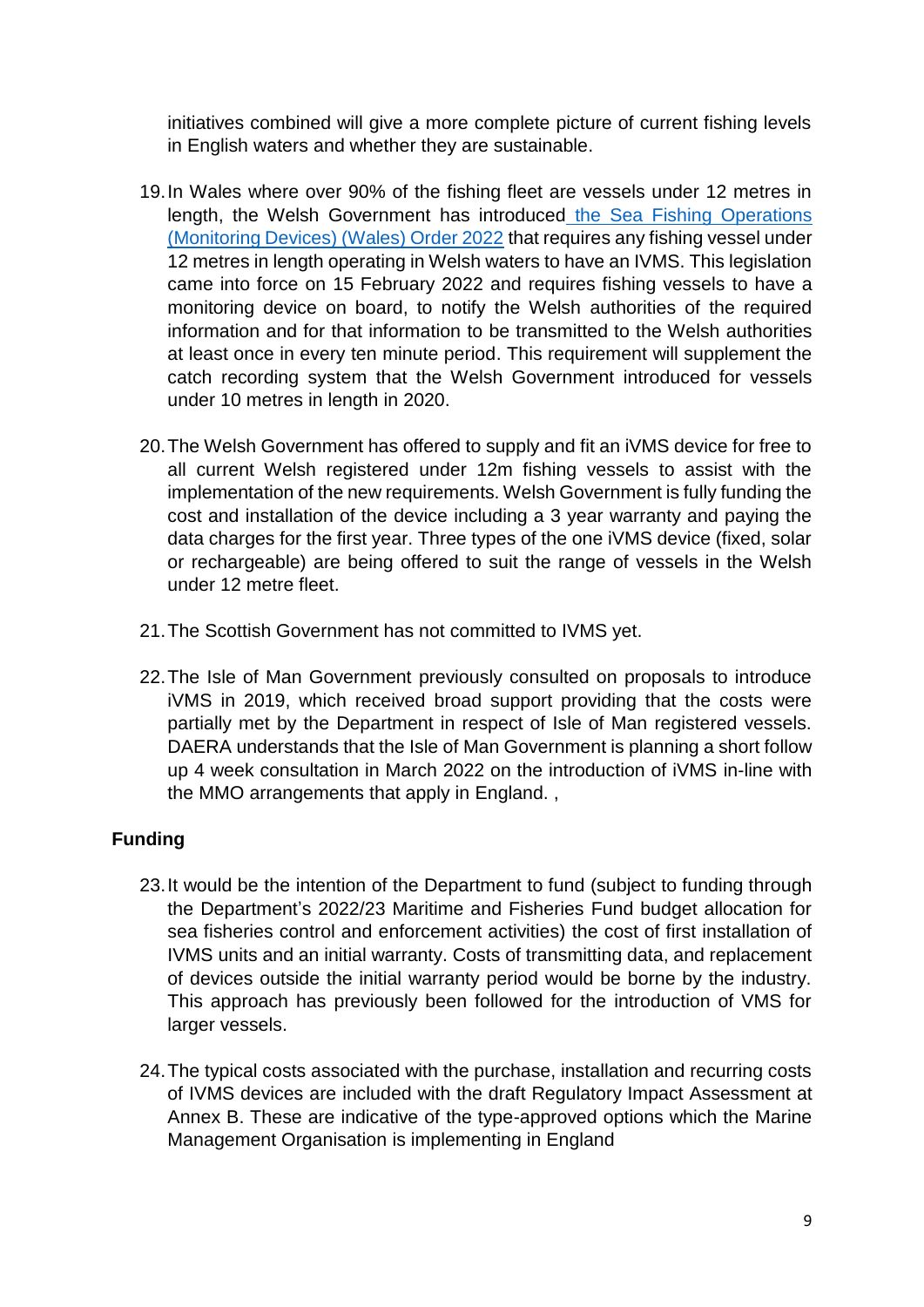- 25.Subject to the outcome of this consultation, DAERA would arrange for the supply of suitable IVMS devices and the intention would be to make devices available that can be fitted across the range of inshore vessel types within the Northern Ireland fishing fleet. The responses to this consultation will enable DAERA to do further work on:
	- fitting and powering devices
	- assessing the quality and reliability of the equipment required
	- fishers accessing their own data
	- understanding costs maintenance and repair services
	- whether to provide vessels with a specific device from a single supplier or provide funding to permit vessels to purchase "type approved" devices from a range of suppliers

## **Phased Roll-out**

- 26.DAERA would intend to use a risk based approach to phase the roll-out of any requirement to have IVMS installed, starting with the larger vessels in the under 12 metre fleet and those who have a track record of fishing in the vicinity of the Marine Protected Areas in the Northern Ireland zone.
- 27.An indicative schedule of the installation plan is attached at Annex D

## **How and when are we going to make these changes?**

- 28.Subject to the outcome of the consultation exercise, and if a final decision is taken to introduce the requirement for IVMS on fishing vessels under 12 metres operating in Northern Ireland waters (and NI fishing vessels operating elsewhere) it would be implemented through legislation to make it a statutory requirement to fit IVMS and have it operating during fishing trips.
- 29.Installation of devices would begin as soon as possible after devices are made available. It is expected that the legislation for the mandatory requirement for vessel monitoring systems would come into operation after the installation phase for all under 12 metre vessels has been completed.
- 30.To help manage the process, DAERA would intend to conduct a phased rollout of the installation of devices.
- 31.Officials in DAERA would contact owners/skippers of the fishing vessels in each of the installation plan and explain the next steps.

## **Equality Impact**

32.DAERA has carried out an equality screening exercise in regard to this proposal for all under 12 metre fishing vessels operating in the Northern Ireland zone to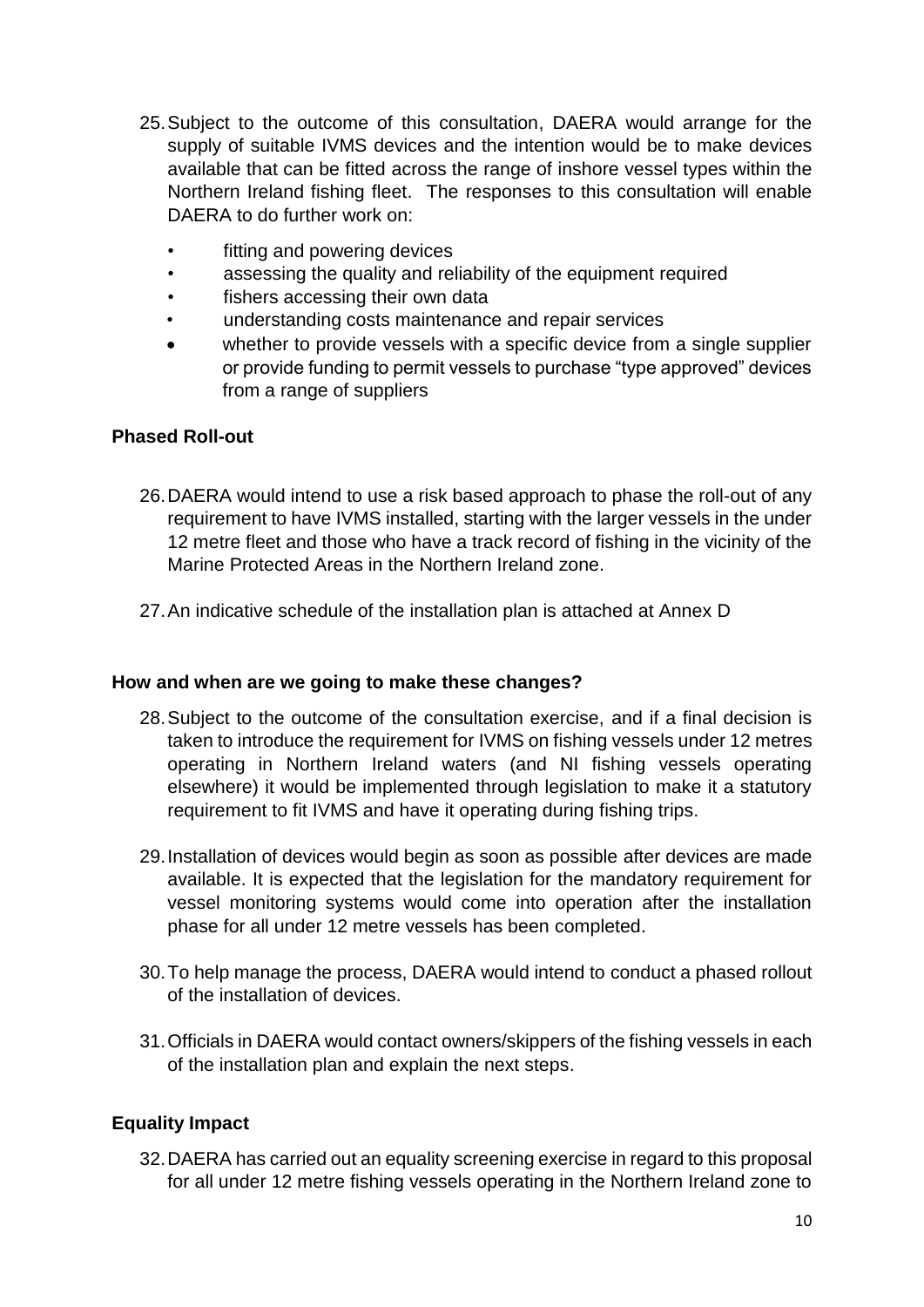have IVMS installed and operational. The proposal has been screened out as DAERA considers that it has no additional differential or adverse impact on any of the section 75 classifications. However we would welcome views on this assessment.

# **Rural Needs**

33.The fishing industry is an integral part of the many rural coastal communities in Northern Ireland. The Department has carried out a rural needs impact assessment on the policy proposal for the requirement for IVMS on the under 12 metre fishing vessels and considers that the introduction of this proposal would be of benefit to commercial inshore fishers which are mainly based in and around the rural fishing harbours and small ports in Northern Ireland.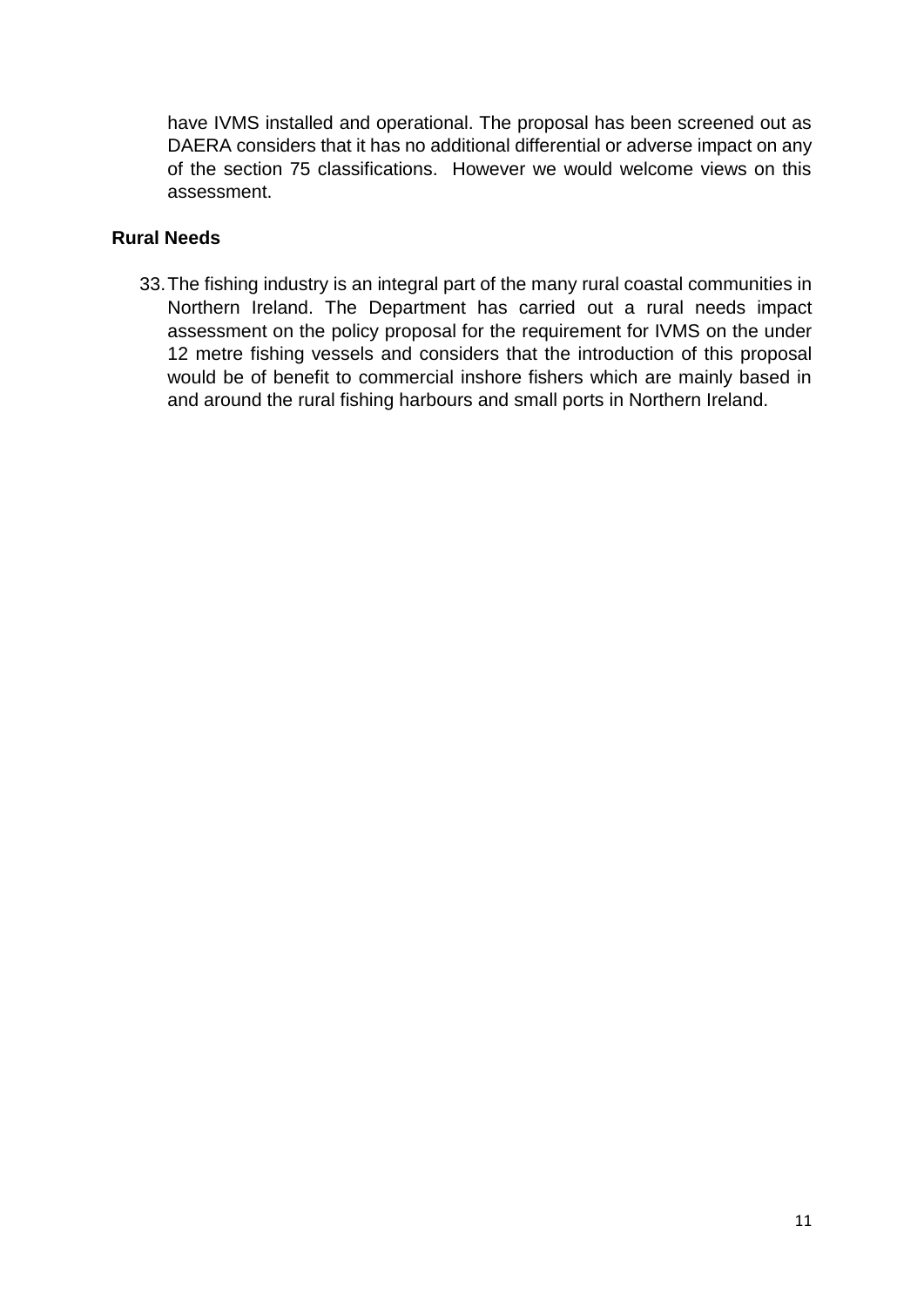# **Consultee information**

1. What is your name?

2. What is your email address?

3. What category best describes your interest in this consultation?

e.g. producer organisation, skipper/owner fishing vessel, fisherman (state main species targeted), registered buyer or seller of fish, environmental group, inshore fishing association, individual etc.

4. If applicable what is the name of your organisation?

5. What is your role in the organisation?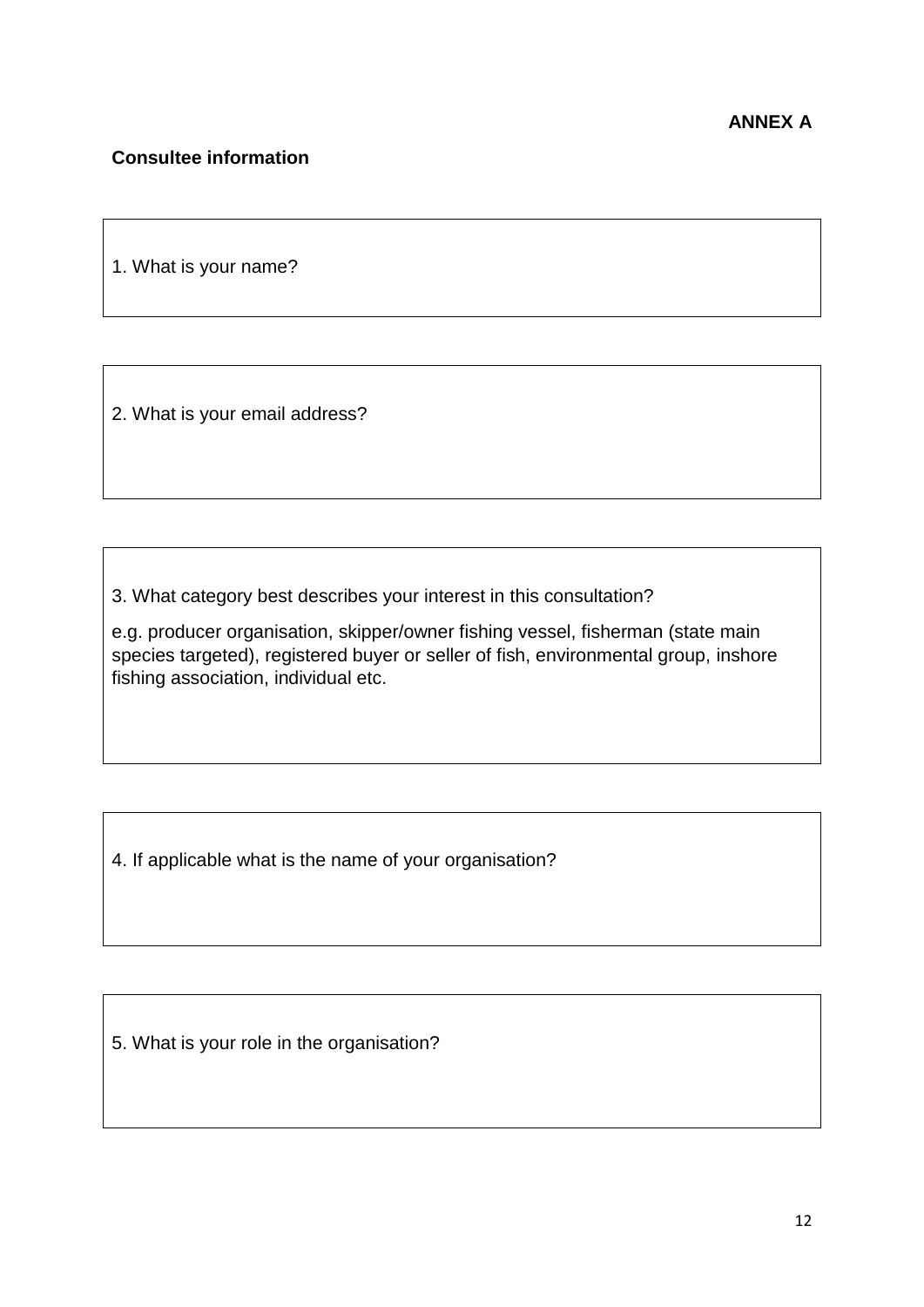6. Would you like your response to be confidential? If so, please state you reasons.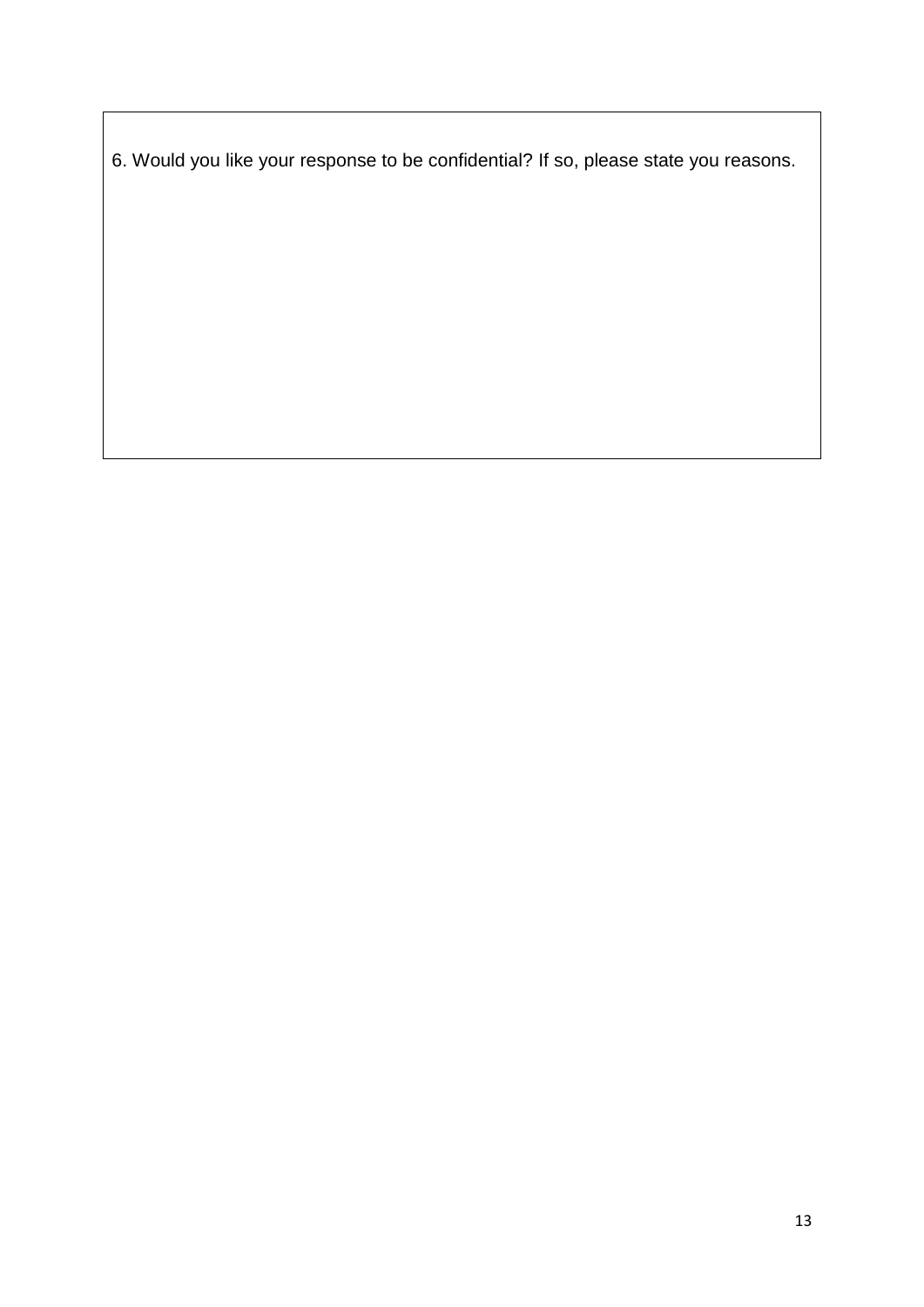# **Consultation questions**

1. Do you agree with the proposal to require I-VMS on under 12m vessels?

Yes / No / Unsure, please provide comments below in support of your view.

1A. If you are the owner of a registered fishing vessel under 12 metres and you answered yes to Question 1, please indicate whether you would prefer a bespoke Northern Ireland iVMS product from a single supplier or a "type-approved" product which might offer vessel owners a number of options to choose from?

The pros and cons for each approach are included at Annex B.



single bespoke NI product



"type approved" product

Please give your reasons: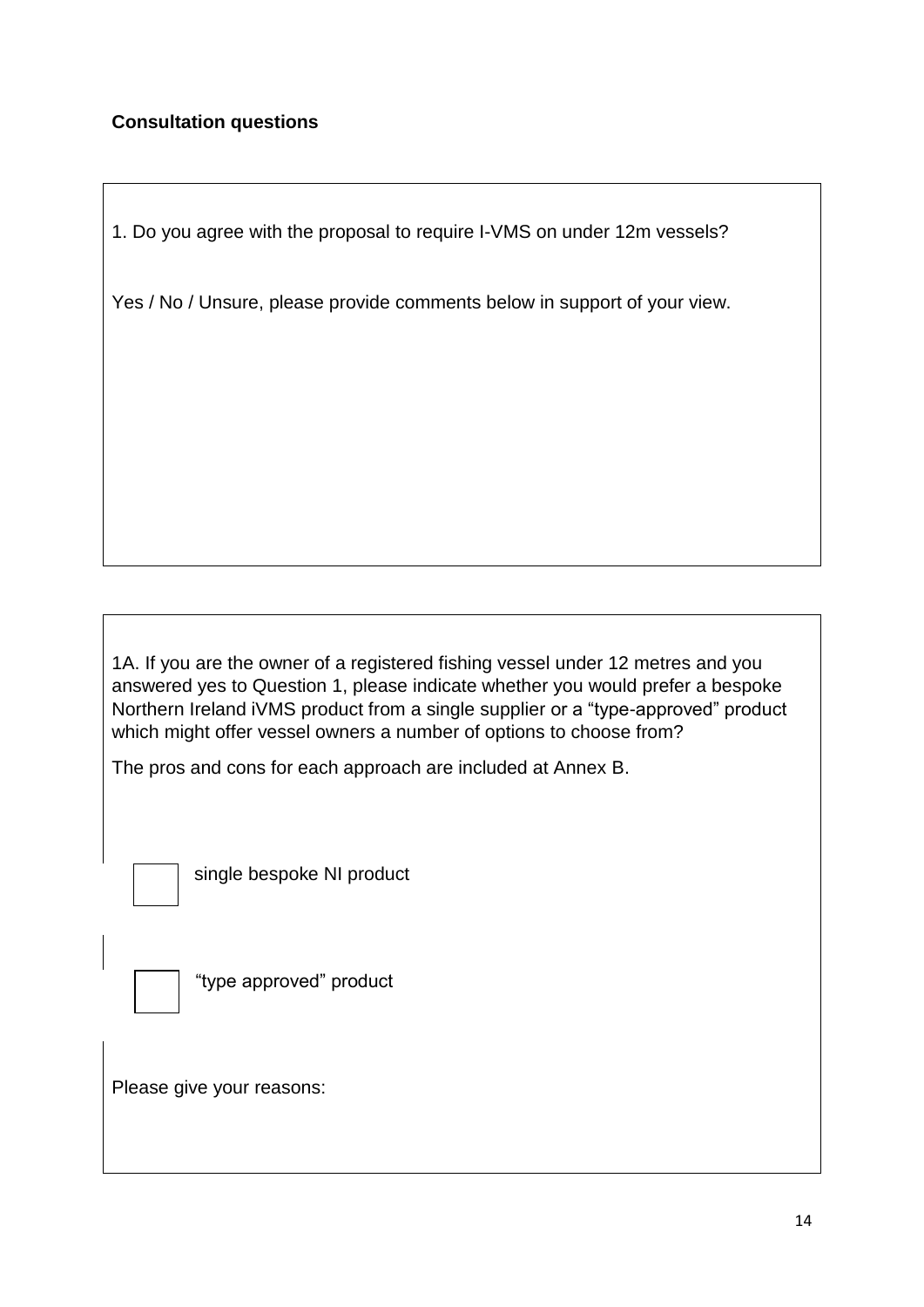2. What alternative approaches could be taken to achieve the same policy objectives for the introduction of vessel monitoring systems on under 12 metre fishing vessels?

3. What are your views on the costs and benefits as set out in the draft Regulatory Impact Assessment, do you agree with them? Yes / No, please provide comments below in support of your view.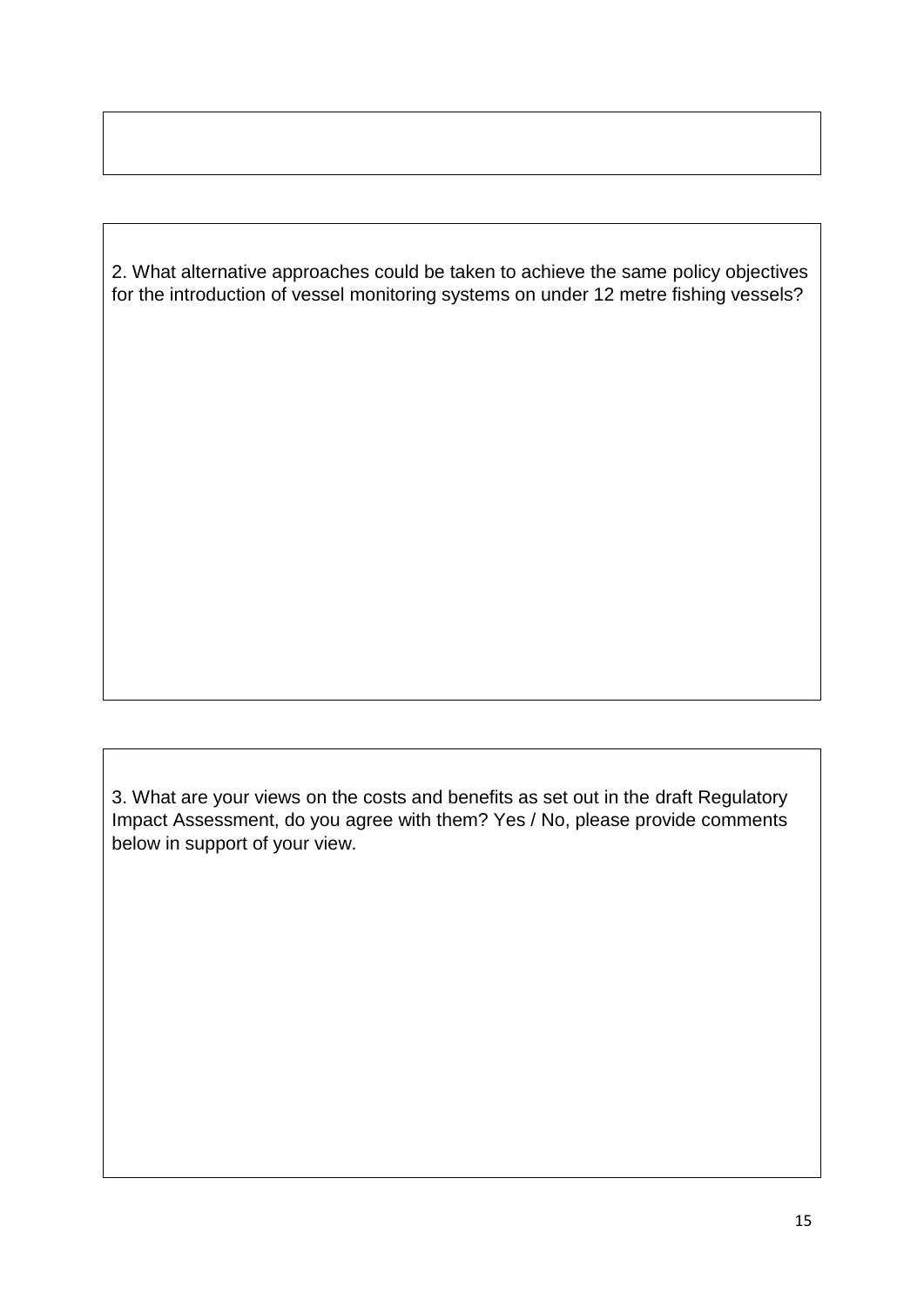5. Are there any costs or benefits that have not been identified in the draft Regulatory Impact Assessment? What evidence do you have to support this?

6. Are there any further comments you would like to make on the impact of the proposal?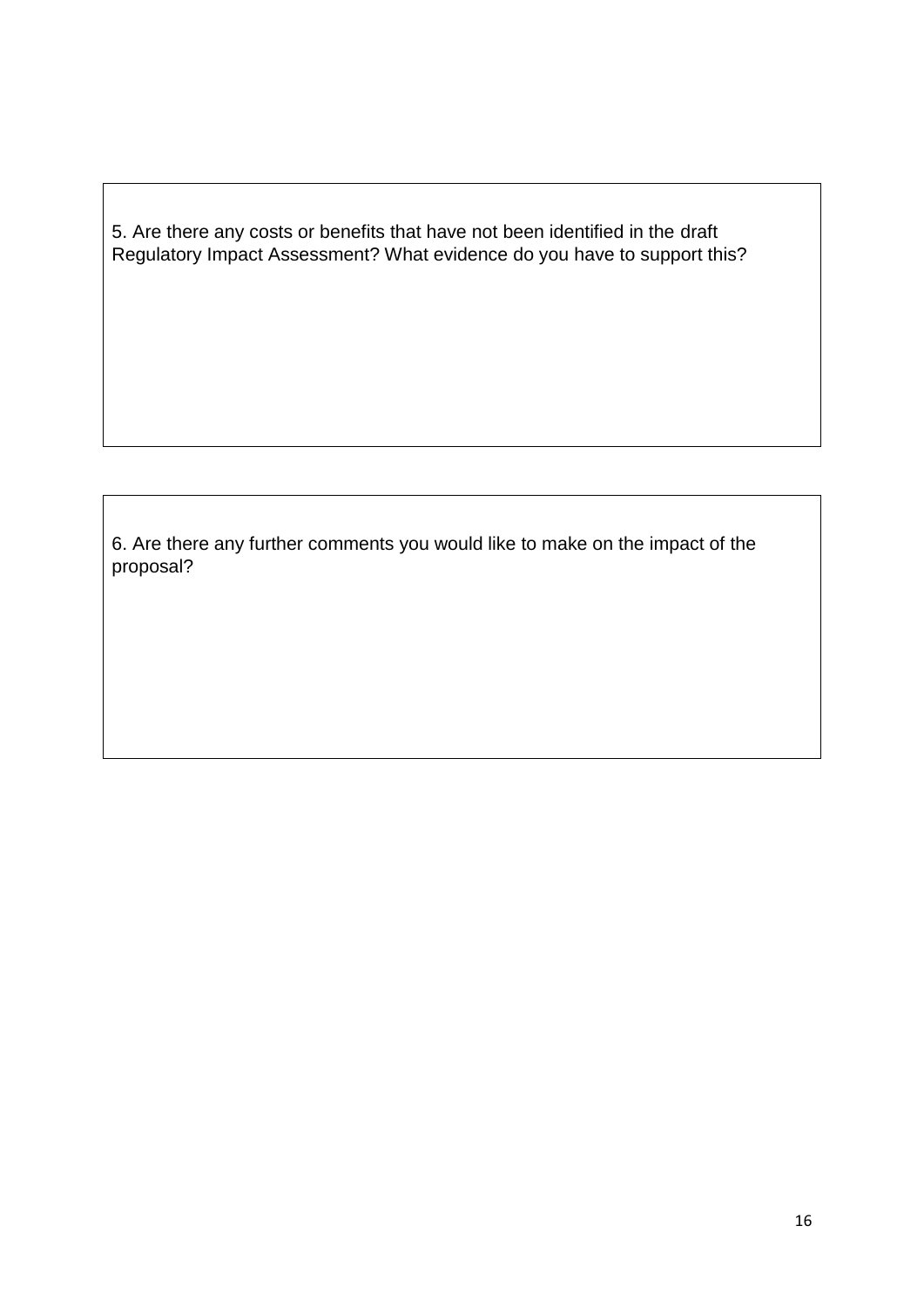# **PROS AND CONS OF A TYPE APPROVED ARRANGEMENT**

(MULTIPLE SUPPLIERS OFFER DEVICES TO A MINIMUM REQUIRED SPECIFICATION AND DAERA MAKES A CONTRIBUTION TO THE COST AND INSTALLATION UP TO A BUDGETED LEVEL)

| <b>PROS</b>                                                                                                                                                                                           | <b>CONS</b>                                                                                                                                                                                                                                                                                     |
|-------------------------------------------------------------------------------------------------------------------------------------------------------------------------------------------------------|-------------------------------------------------------------------------------------------------------------------------------------------------------------------------------------------------------------------------------------------------------------------------------------------------|
| No procurement process for authorities to procure<br>devices, may result in faster roll out. DAERA<br>proposes to use devices already type approved by<br><b>DEFRA/Marine Management Organisation</b> | Less certainty for DAERA and industry about cost of device and<br>installation - DAERA would need to apply a funding cap if more<br>expensive devices are chosen that would exceed budget. Possible<br>criticism from industry if more expensive devices were preferred but not<br>100% funded. |
| Less risk of criticism of Department for creating a<br>monopoly, restricting choice and possibly tying<br>industry into higher operating costs.                                                       | No contractual control – support contracts will be needed between<br>DAERA and all of the suppliers to ensure a minimum quality standard and<br>level of service - potential for variable performance between devices and<br>reduced consistency in reporting and monitoring.                   |
| Provides competition which should lead to lower<br>cost for government in supply of initial devices and<br>for industry in on-going operating and maintenance<br>costs as potential less cost         | Roll - out of installation likely to be more difficult to administer with several<br>suppliers. Industry will have to review products available and arrange to<br>procure an approved device.                                                                                                   |
| More choice for industry to select most appropriate<br>device for their vessel and business.                                                                                                          | Arguably less incentive for suppliers to participate as they have no<br>quarantee of number of devices but may have to develop new device,<br>market their own services and finance their own roll out. Devices offered<br>may be less developed or less devices may be offered.                |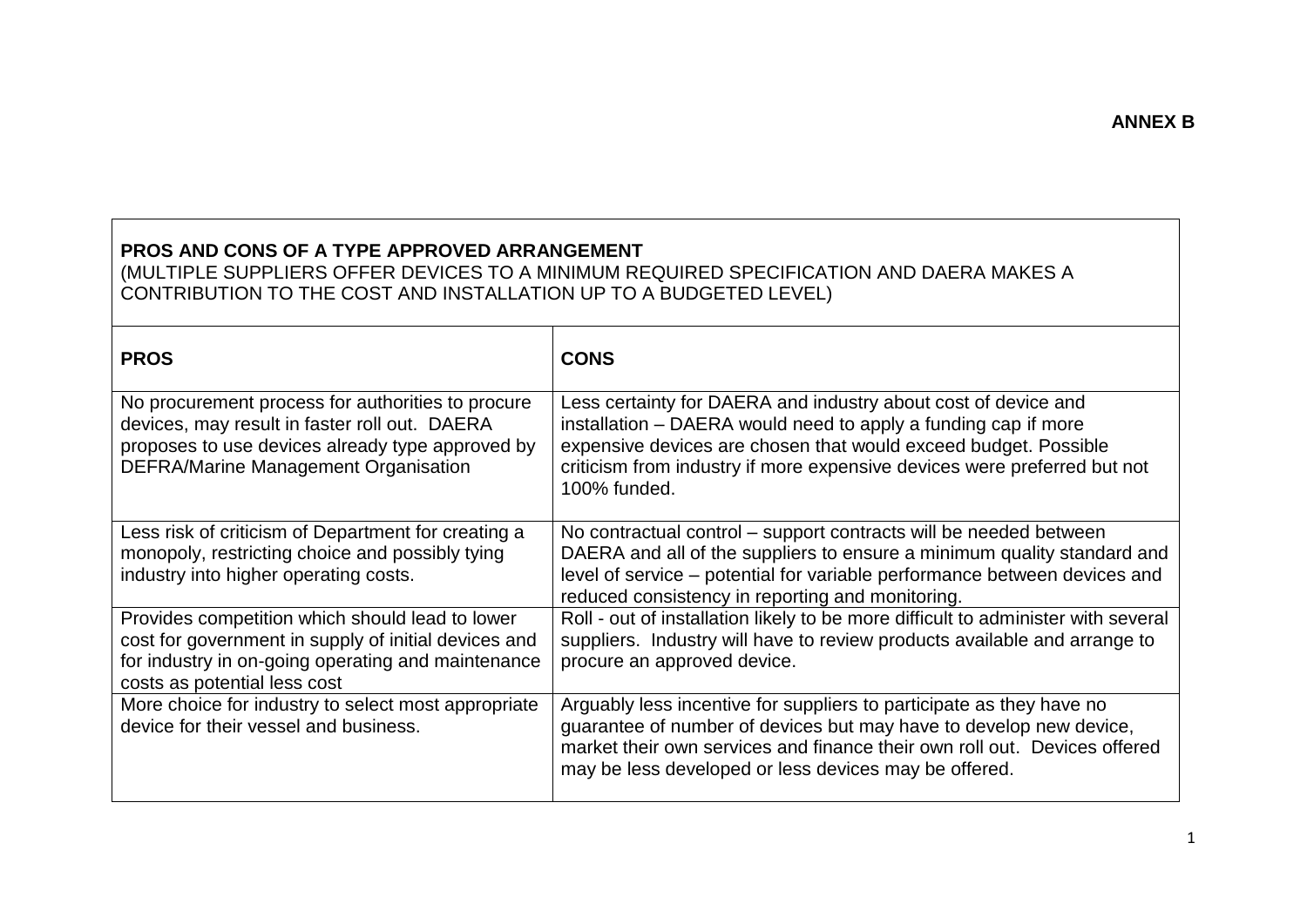# **PROS AND CONS OF A SINGLE TENDER FOR SINGLE DEVICE** (DAERA PROCURES A SINGLE DEVICE AND FUNDS INSTALLATION AT 100%)

| <b>PROS</b>                                                                                                                                               | <b>CONS</b>                                                                                                                                                             |
|-----------------------------------------------------------------------------------------------------------------------------------------------------------|-------------------------------------------------------------------------------------------------------------------------------------------------------------------------|
| More contractual control over quality and service<br>provision when working with a single supplier.                                                       | No choice for industry – monopoly created which may result in higher<br>operating costs in the long term.                                                               |
| Consistent standard of reporting and monitoring<br>across all vessels.                                                                                    | No competition between suppliers that might drive competitive pricing,<br>better service standards and product improvements.                                            |
| More certainty for the Department and industry<br>over costs of procurement and installation                                                              | Potential criticism of DAERA for creating monopoly marketplace, may not<br>address Government commitments to provide opportunities for small and<br>medium enterprises. |
| Roll-out of installation likely to be easier to<br>administer with single supplier – industry does<br>not have compare suppliers and arrange<br>purchase. | Procurement process for single device may delay roll-out relative to offering<br>choice of type approved devices already available in England                           |
| Guaranteed market should make tender<br>attractive and promote more development of the<br>product offered.                                                |                                                                                                                                                                         |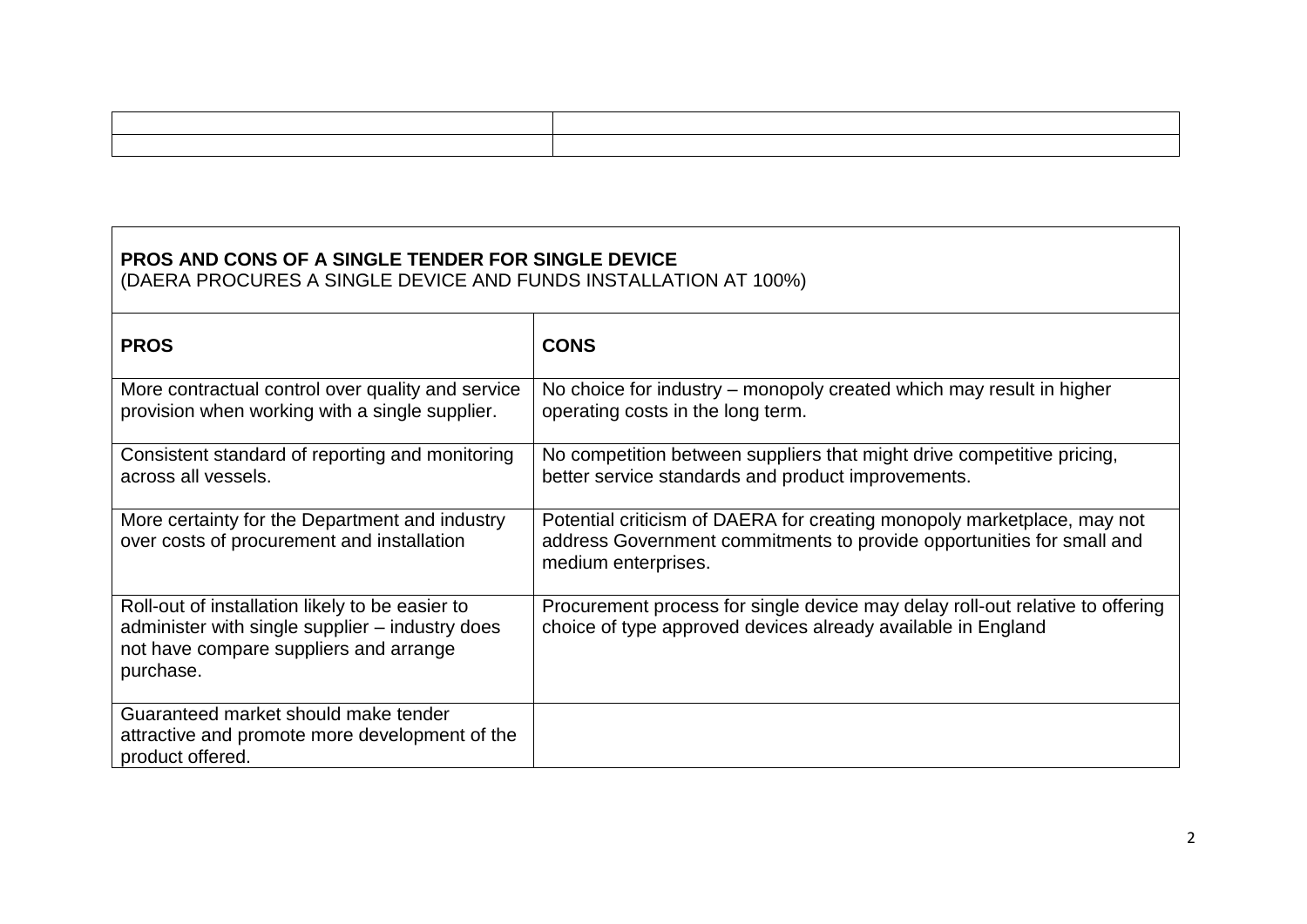## **REGULATORY IMPACT ASSESSMENT**

This Regulatory Impact Assessment relates to the introduction of new legislation to make it a statutory requirement to have a functioning Vessel Monitoring System (VMS) on all licensed fishing vessels under 12 metres in length operating in Northern Ireland waters, and all Northern Ireland fishing vessels under 12 metres wherever they are operating (including outside of Northern Ireland waters). It is recognised that there is more that the Department can do to improve data gathering and create sustainable fisheries for the future through more effective enforcement and informed management.

The intended effect of intervention is to:

- Provide scientific and operational data that will assist in making future policy, regulation and enforcement decisions more effective and proportionate;
- Improve the understanding of commercial fishing activities taking place in Northern Ireland waters.
- Provide evidence for marine planning.
- Improve intelligence, collaboration and sharing of information between Northern Ireland and UK fisheries operational staff.

Vessel monitoring systems record the accurate location, speed and heading of vessels using a secure tamper resistant system. It sends this information using mobile telephone technology, utilising the existing monitoring infrastructure that is in place for the 12 metre and over vessels.

**Option 1 – Do Nothing**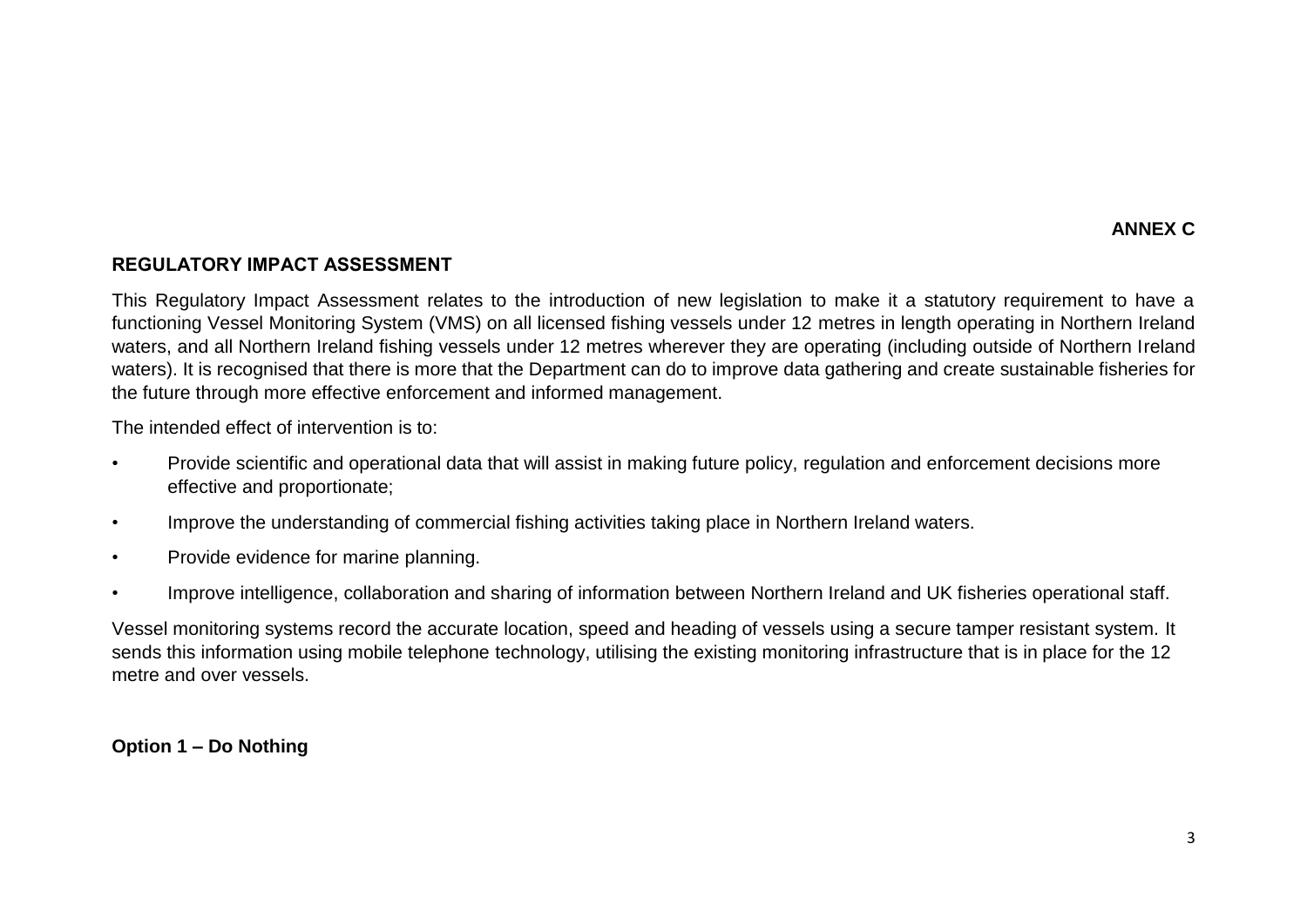Currently, the majority of under 12 metre vessels (do not need to have a vessel monitoring system on board and therefore our understanding of the activities of under 12 metre fishing vessels operating in Northern Ireland waters and Northern Ireland fishing boats under 12 metres (wherever they are operating) is limited. Some information on location of catch for this sector of the fleet is gathered retrospectively through sales notes and monthly catch returns.

However, the information provided is of limited value with no means of verifying its accuracy and there can also be delays in its receipt meaning that it is difficult to use effectively that information for fisheries and marine environment management.

Of the Northern Ireland fishing fleet almost 70% of vessels are under 12 metre and therefore, if there is no change, future management decisions will have to be made using limited and incomplete information.

Doing nothing is the baseline option and as such there are no additional costs and benefits associated with this option. This option would not deliver the policy goals of the Marine and Fisheries Division and, consequently, this is not the preferred option.

## **Option 2 –Voluntary Scheme**

Introducing a voluntary scheme would likely result in a partial uptake of the use of VMS devices which may be enhanced by the financial incentives available through the provision of equipment via the Marine and Fisheries Fund (MFF).

That financial incentive would not apply to vessels from other UK administrations therefore it is less likely that they would adhere to any voluntary scheme.

Considering these points, the outcome of following this option would be a limited uptake of IVMS resulting in an incomplete picture of fishing operations in Northern Ireland waters. This option would not deliver the policy goals of the Marine and Fisheries Division and, consequently, this is not the preferred option.

# **Option 3 – Introduce through license condition**

This option would involve the introduction of a licence condition which would require Northern Ireland fishing vessels to carry a functioning IVMS. For this to apply to other UK vessels there would need to be agreement with other UK administrations to include a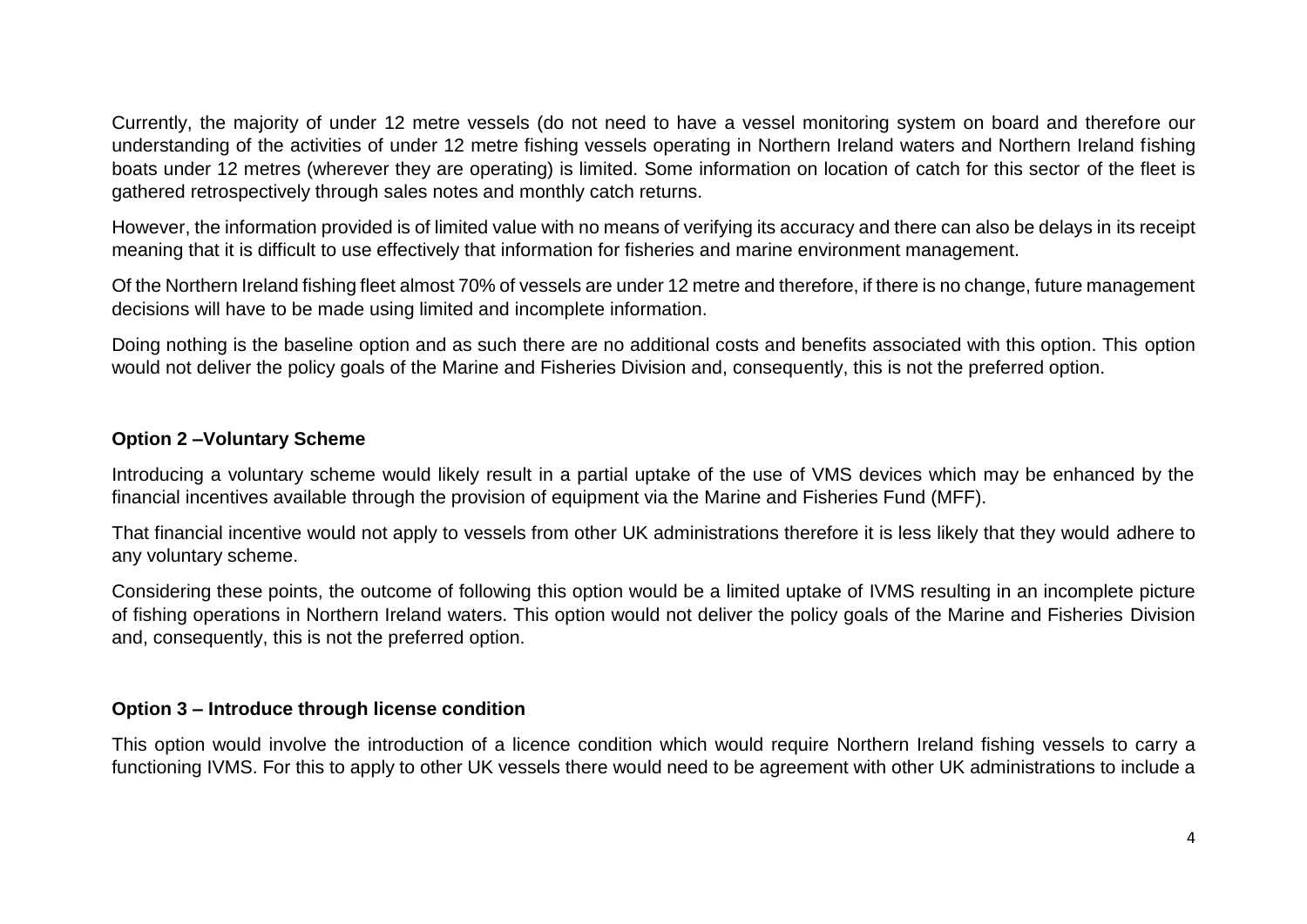similar license condition. If this agreement could not be reached there would be a risk of adversely affecting Northern Ireland fishing vessels. The detail that would be required within a license condition would also make this option unwieldy.

Whilst this option could, in theory, deliver the policy goals of the Marine and Fisheries Division the obstacles described above are significant and, consequently, this is not the preferred option.

#### **Option 4 – Introduce a Northern Ireland Statutory Rule**

This option involves the introduction of a Statutory Rule which will require all licensed fishing vessels operating in Northern Ireland waters and all Northern Ireland fishing vessels under 12 metres wherever they are fishing, to carry a functioning IVMS.

At this stage, it is thought that the Statutory Rule would be introduced using powers available under section 5 of the Sea Fisheries Act 1968, however, that enabling power will be kept under review as the proposals develop.

Similar legislation is already in force in Wales and is being developed in England.

A Statutory Rule is considered to be the only option that will entirely and most effectively meet the policy objective **and is, consequently, the preferred option.** 

## **Cost to the Department**

The total cost to DAERA would depend on the outcome of the consultation and the approach taken on whether a device is provided by a single supplier or there is an option to select a device from a range of type approved devices.

This could cost up to £300,000 to cover purchase and installation of devices, the first year of data plans and licence costs. Budget cover for such fisheries control and enforcement measures is provided for in DAERA's allocation from the Maritime and Fisheries Fund (MFF). These costs include:-

- Supplying and fitting approximately 200 VMS devices to all current Northern Ireland under 12 metre fishing vessels.
- Annual data plan and software license costs for the first 12 months for approximately 200 vessels.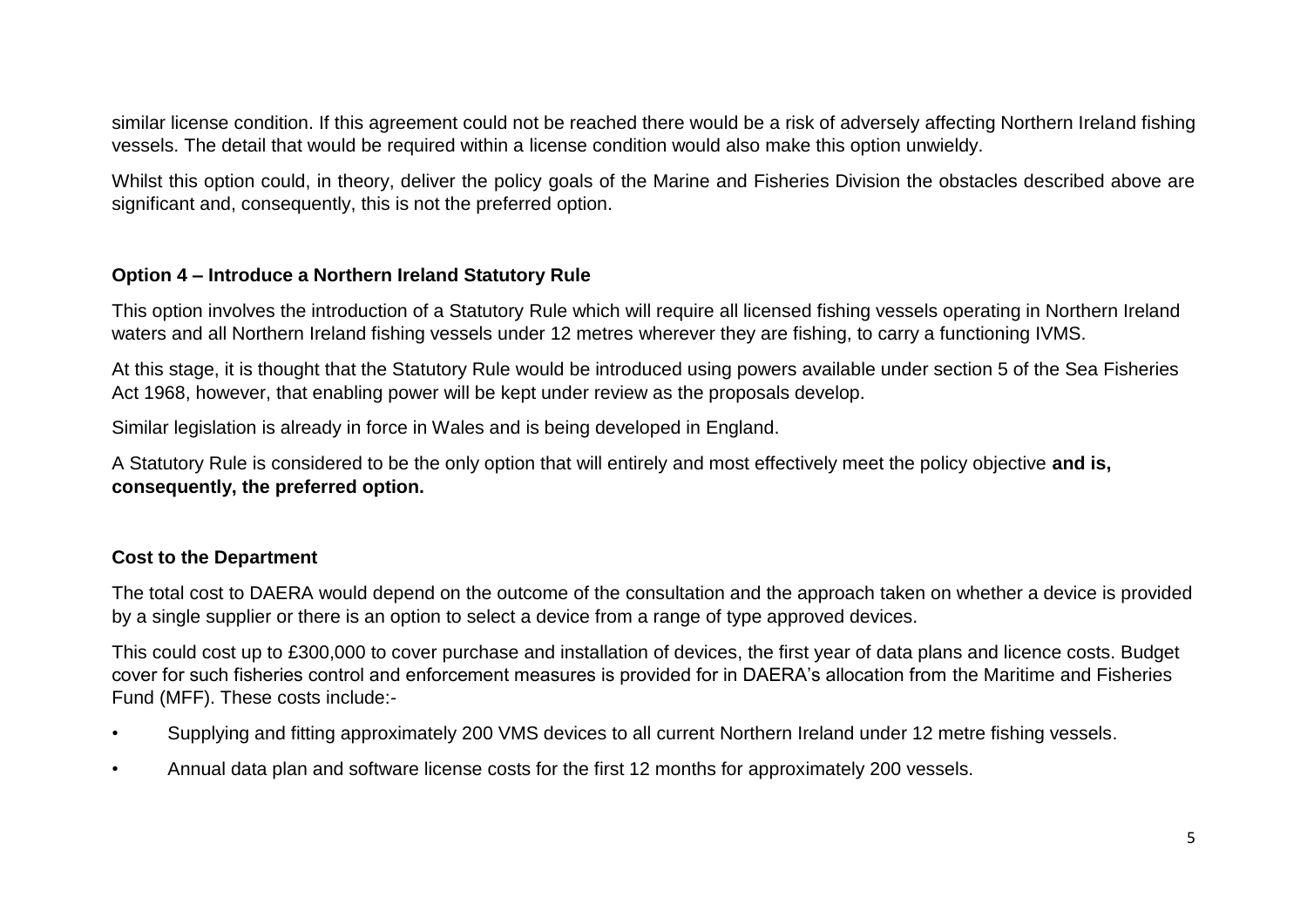- Software development including database configuration, hosting, security, governance and integration with the UK VMS Hub
- **•** Future post-release development

## **Benefits to the Department**

There are a number of benefits for the Department which are outlined below:-

- Provide scientific and operational data that will assist in making future policy, and effectively managing Northern Ireland's marine resources.
- Improve the understanding of commercial fishing activities taking place in Northern Ireland waters.
- Provide evidence for marine planning.
- Improve intelligence, collaboration and sharing of information between Northern Ireland and UK fisheries operational staff.

# **Cost to fishing industry**

After the first 12 months owners/masters would be responsible for the annual data charge of the VMS device. This would be approximately. £120 - £150

# **Benefits to fishing industry**

There are a number of benefits for Industry for having a VMS installed which are outlined below:-

- Enable fishermen to demonstrate evidence of fishing activity which can be used to respond to proposed developments in the marine environment that may have an impact their business.
- The tracking functionality could assist with recovery and swifter payment of insurance claims in case of loss or damage of vessel at sea.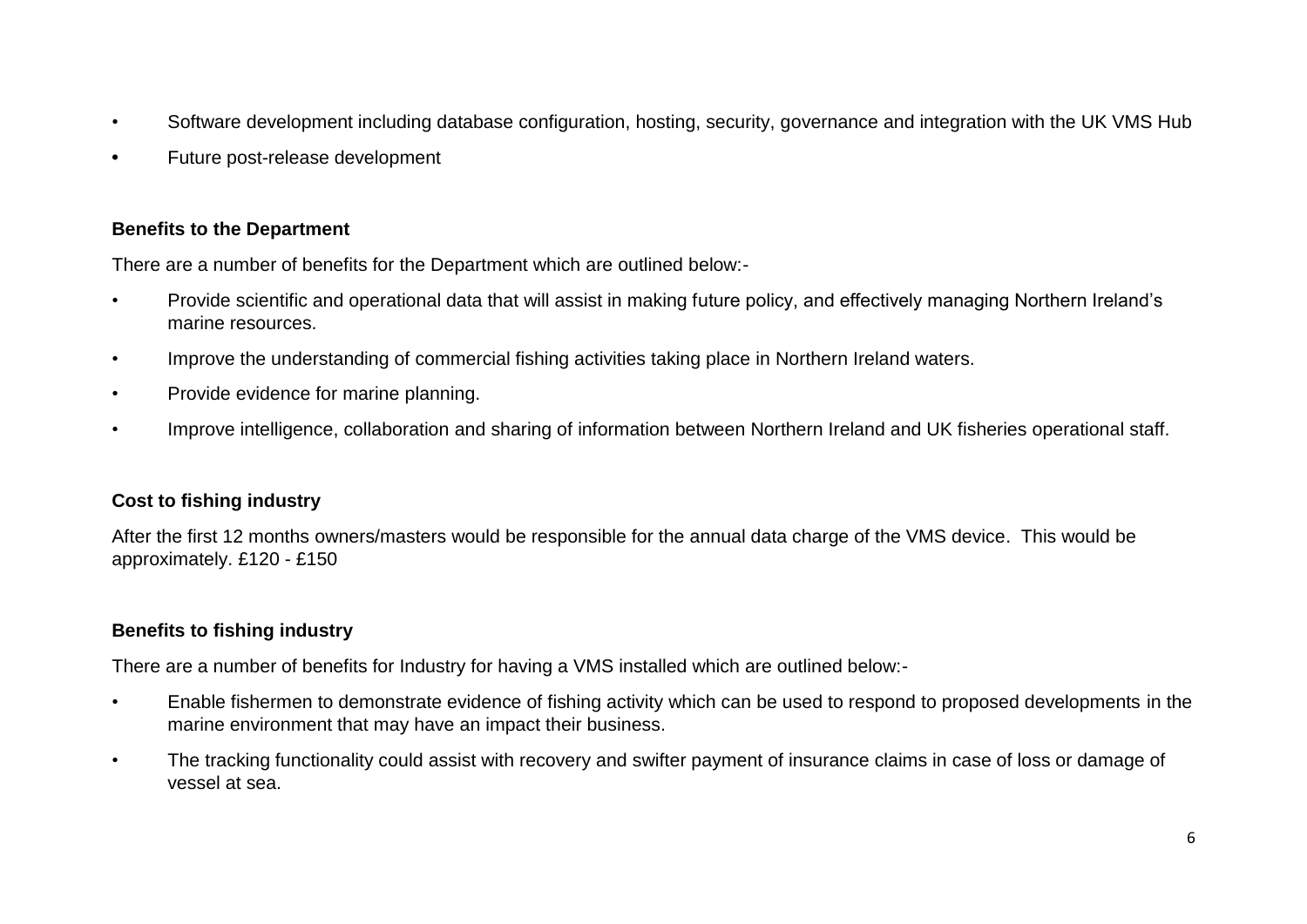• The provision of additional safety features aimed to provide protection for single handed fishers.

#### **Summary of the preferred option**

The preferred option is to introduce a Statutory Rule which would make it mandatory for all fishing vessels under 12 metres in length operating in Northern Ireland waters and all Northern Ireland fishing vessels under 12 metres wherever they are fishing to carry a functioning vessel monitoring system on-board.

#### **MMO TYPE APPROVED PRODUCTS (INDICATIVE COSTS)**

The devices set out below were identified as part of the procurement exercise by the Marine Management Organisation for its type approval process. They are included to give fishers an illustration of some of the costs identified with a range of iVMS devices. The supplier name has not been included in the list of devices.

| Indicative costs (exc. VAT) of MMO type approved options |  |  |  |  |  |  |
|----------------------------------------------------------|--|--|--|--|--|--|
|----------------------------------------------------------|--|--|--|--|--|--|

| <b>Product</b> | <b>Device</b> | <b>Installation</b> | <b>Additional Kit</b> | <b>Total</b><br>(exc VAT) | <b>Total</b><br>(inc VAT) |
|----------------|---------------|---------------------|-----------------------|---------------------------|---------------------------|
| Product A      | £499          | £0                  | £0                    | £499                      | £599                      |
| Product B      | £475          | Included            | £0                    | £475                      | £570                      |
| Product C      | £1300         | £300                | £170                  | £1170                     | £2124                     |
| Product D      | £1300         | £300                | £0                    | £1600                     | £1920                     |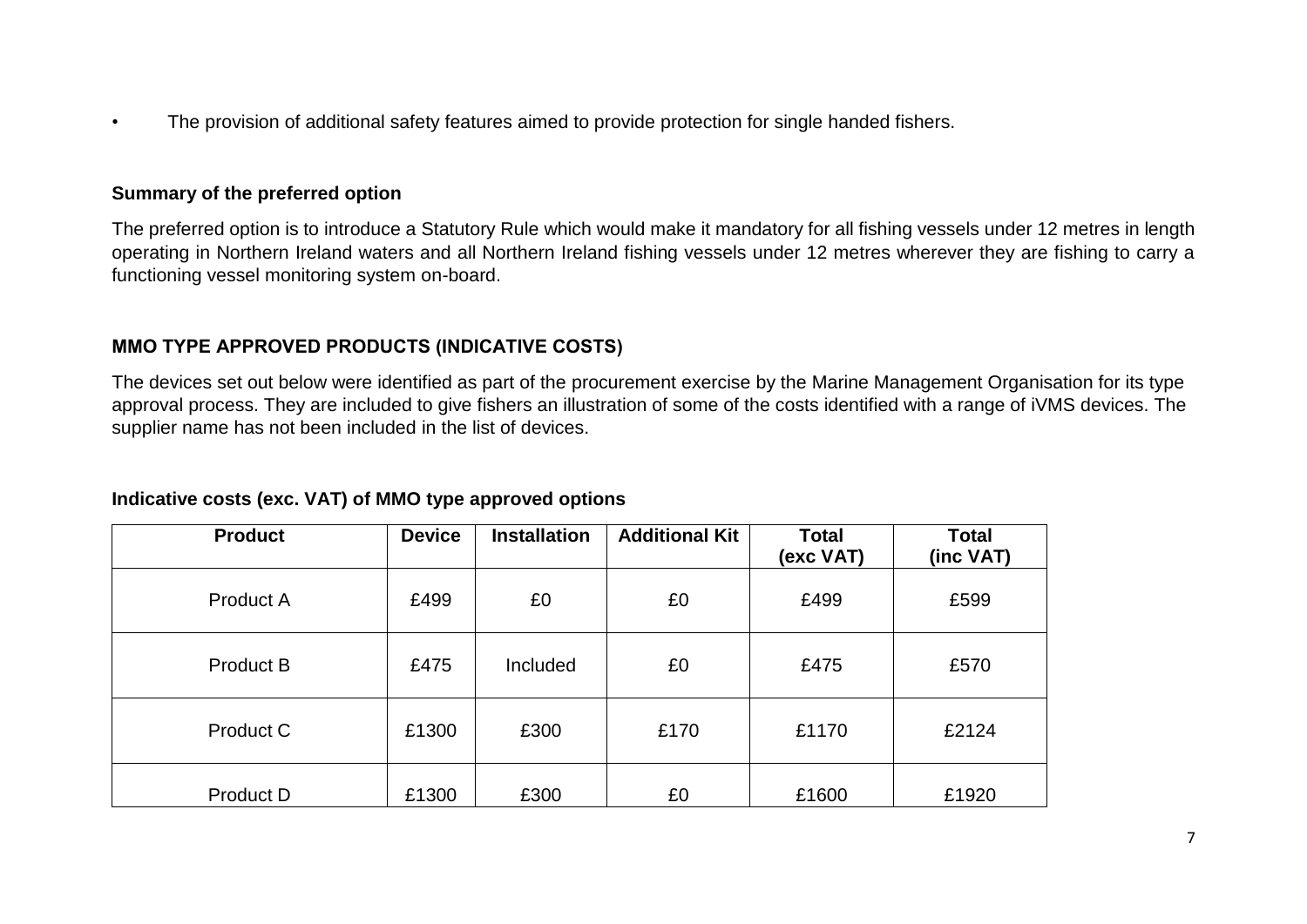| Product E        | £650 | £200 | £60 | £910 | £1092 |
|------------------|------|------|-----|------|-------|
| <b>Product F</b> | £650 | £200 | £60 | £910 | £1092 |